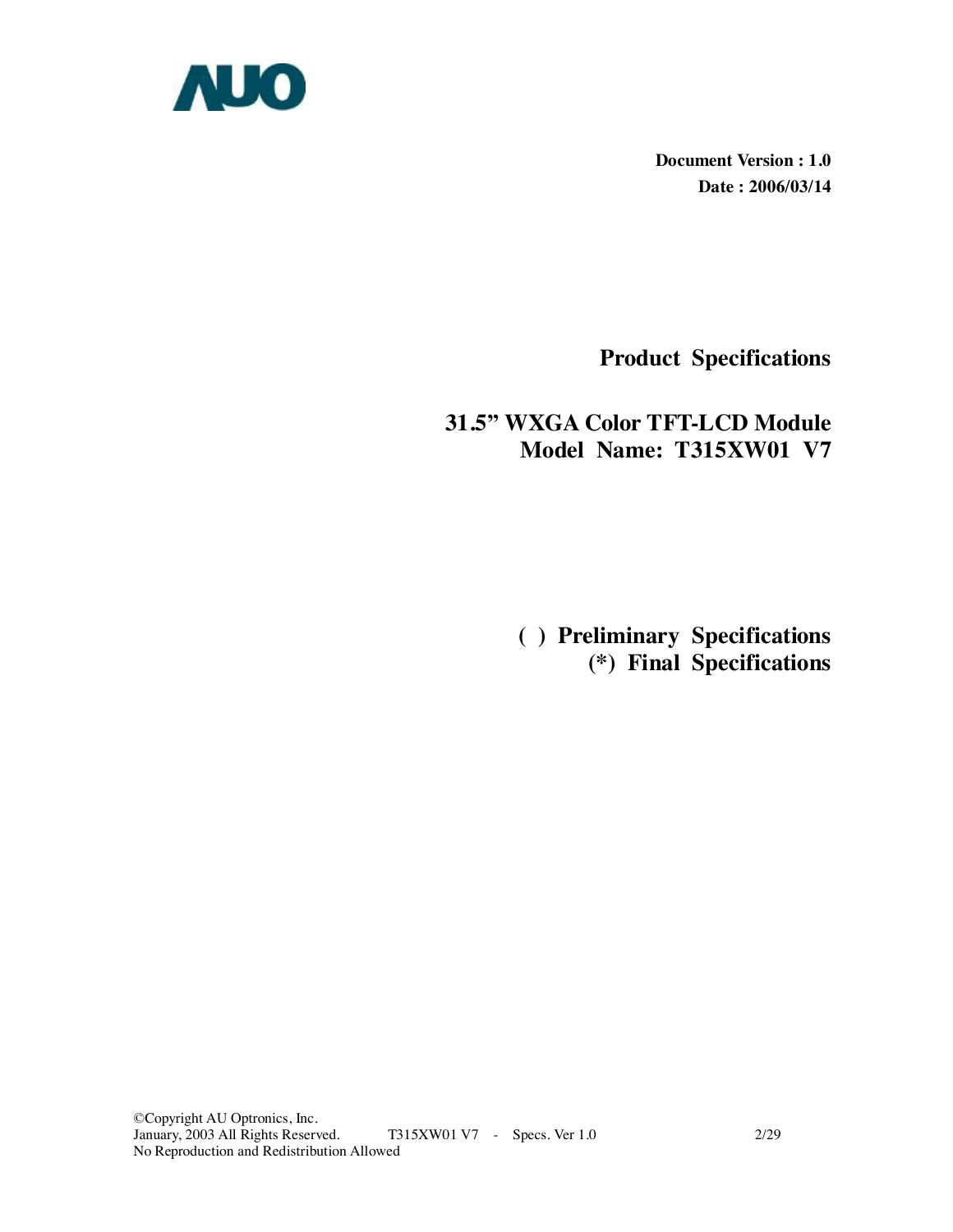

# **Contents**

| <b>No</b> |                              |
|-----------|------------------------------|
|           | COVER                        |
|           | <b>CONTENTS</b>              |
|           | RECORD OF REVISIONS          |
|           | <b>GENERAL DESCRIPTION</b>   |
| 2         | ABSOLUTE MAXIMUM RATINGS     |
| 3         | ELECTRICAL SPECIFICATIONS    |
| $3 - 1$   | ELECTRICAL CHARACTREISTICS   |
| $3 - 2$   | <b>INTERFACE CONNECTIONS</b> |
| $3-3$     | SIGNAL TIMING SPECIFICATIONS |
| $3 - 4$   | SIGNAL TIMING WAVEFORMS      |
| $3-5$     | COLOR INPUT DATA REFERNECE   |
| $3-6$     | POWER SEQUENCE               |
| 4         | OPTICAL SFECIFICATIONS       |
| 5         | MECHANICAL CHARACTERISTICS   |
| 6         | <b>RELIABLITY</b>            |
| $\prime$  | INTERNATIONAL STANDARDS      |
| $7 - 1$   | SAFETY                       |
| $7-2$     | <b>EMC</b>                   |
| 8         | Packing                      |
| 9         | <b>PRECAUTIONS</b>           |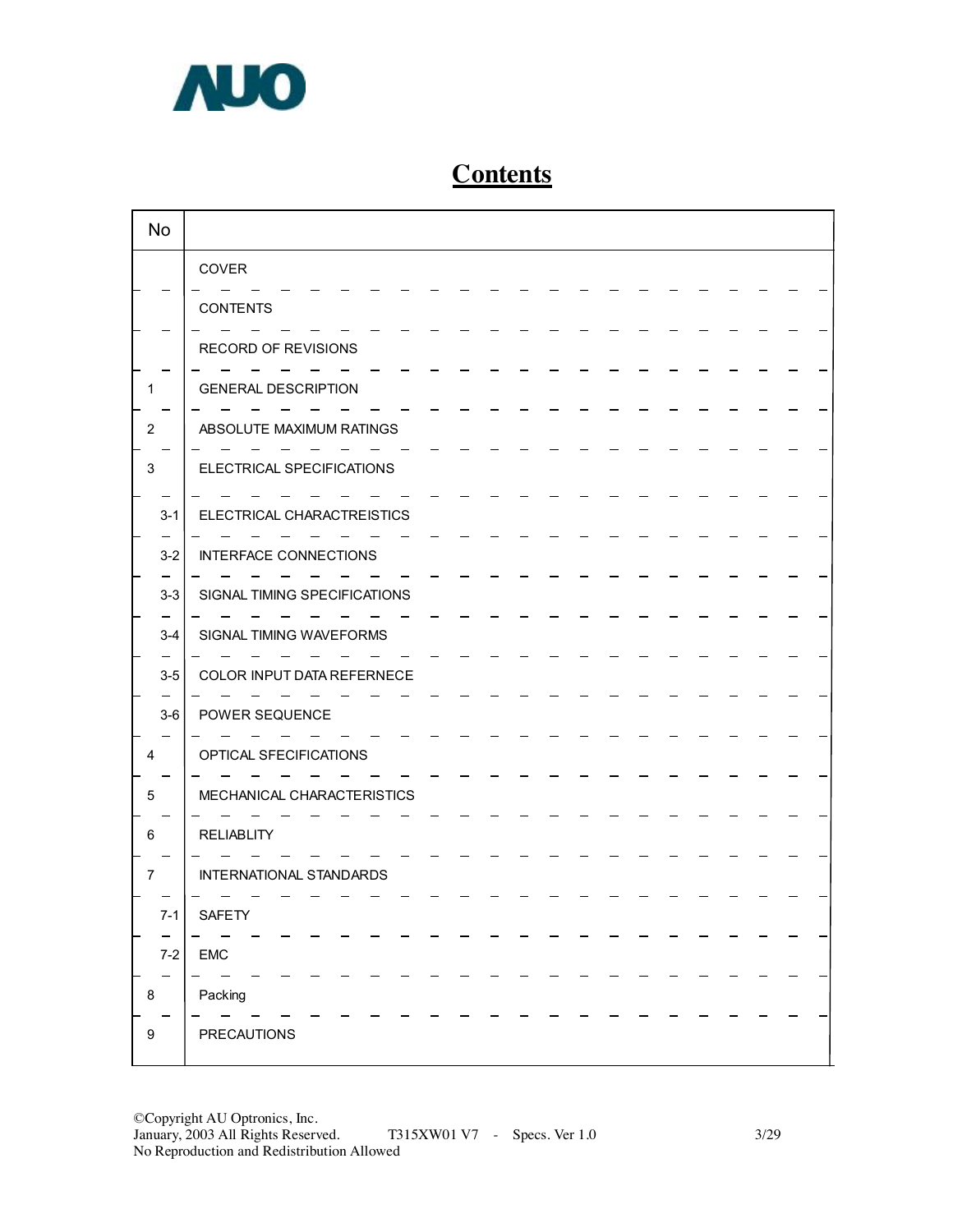

# **Record of Revision**

| <b>Version</b> | <b>Date</b> | $\mathbf{No}$ | <b>Old Description</b> | <b>New Description</b> | <b>Remark</b> |
|----------------|-------------|---------------|------------------------|------------------------|---------------|
| $1.0\,$        | 2006/3/14   | All           |                        | All                    | First Issued  |
|                |             |               |                        |                        |               |
|                |             |               |                        |                        |               |
|                |             |               |                        |                        |               |
|                |             |               |                        |                        |               |
|                |             |               |                        |                        |               |
|                |             |               |                        |                        |               |
|                |             |               |                        |                        |               |
|                |             |               |                        |                        |               |
|                |             |               |                        |                        |               |
|                |             |               |                        |                        |               |
|                |             |               |                        |                        |               |
|                |             |               |                        |                        |               |
|                |             |               |                        |                        |               |
|                |             |               |                        |                        |               |
|                |             |               |                        |                        |               |
|                |             |               |                        |                        |               |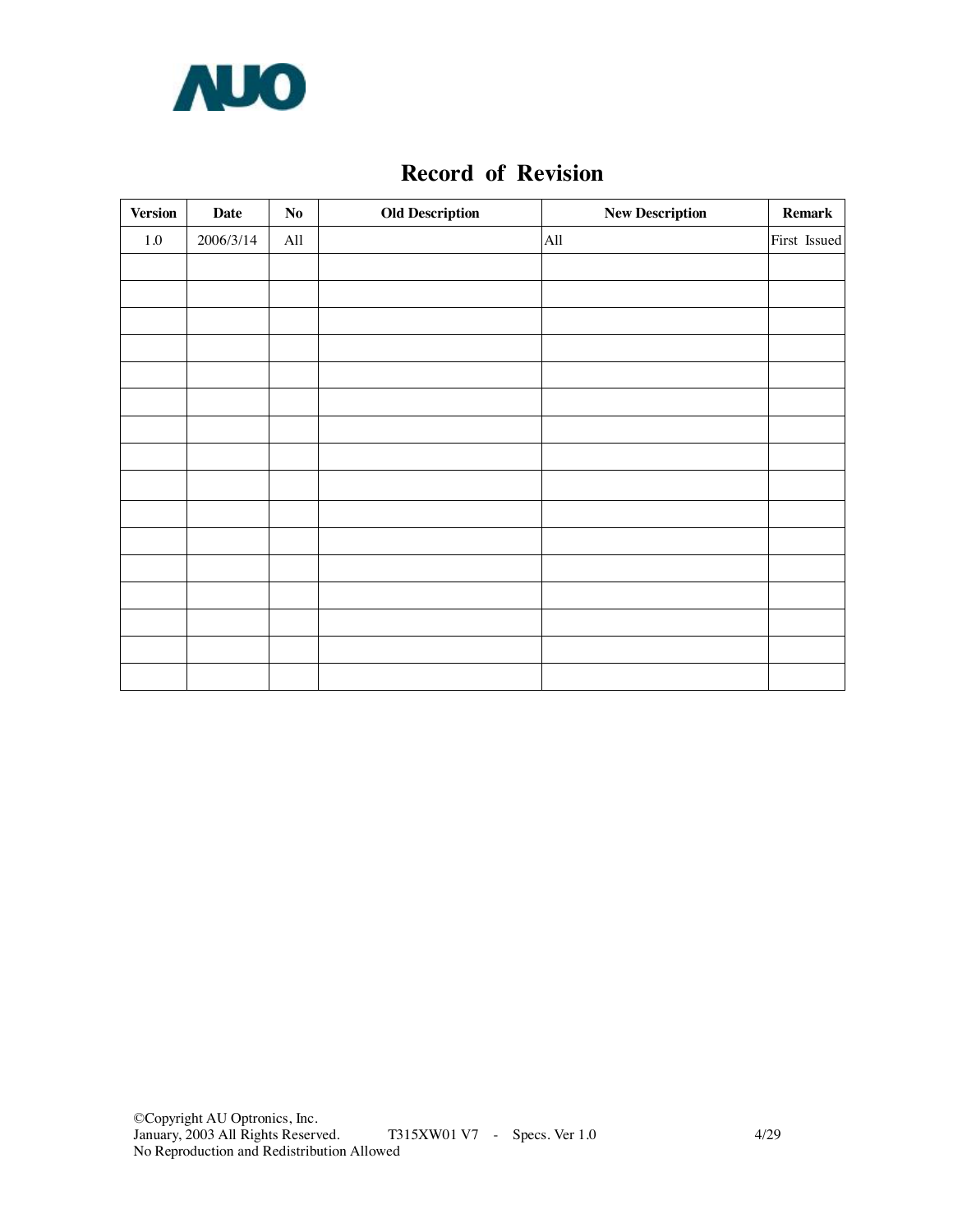

# **1. General Description**

This specification applies to the 31.51 inch Color TFT-LCD Module T315XW01 V5. This LCD module has a TFT active matrix type liquid crystal panel 1366x768 pixels, and diagonal size of 31.51 inch. This module supports 1366x768 XGA-WIDE mode (Non-interlace). Each pixel is divided into Red, Green and Blue sub-pixels or dots which are arranged in vertical stripes. Gray scale or the brightness of the sub-pixel color is determined with a 8-bit gray scale signal for each dot.

The T315XW01 V5 has been designed to apply the 8-bit 1 channel LVDS interface method. It is intended to support displays where high brightness, wide viewing angle, high color saturation, and high color depth are very important.

| <b>Items</b><br>Specification |                               | Unit          | <b>Note</b>   |
|-------------------------------|-------------------------------|---------------|---------------|
| Active Screen Size            | <b>31.51 inches</b>           |               |               |
| <b>Display Area</b>           | 697.68 (H) x 392.26(V)        | mm            |               |
| <b>Outline Dimension</b>      | $760.0(H)$ x 450.0(V) x 45(D) | mm            | With inverter |
| Driver Element                | a-Si TFT active matrix        |               |               |
| <b>Display Colors</b>         | 16.7M                         | <b>Colors</b> |               |
| Number of Pixels              | 1366 x 768                    | <b>Pixel</b>  |               |
| <b>Pixel Pitch</b>            | 0.51075                       | mm            |               |
| <b>Pixel Arrangement</b>      | <b>RGB</b> vertical stripe    |               |               |
| <b>Display Mode</b>           | <b>Normally Black</b>         |               |               |
| Surface Treatment             | $AG$ , $3H$                   |               |               |
| <b>RoHS</b>                   | <b>RoHS</b> compliance        |               |               |

## **\* General Information**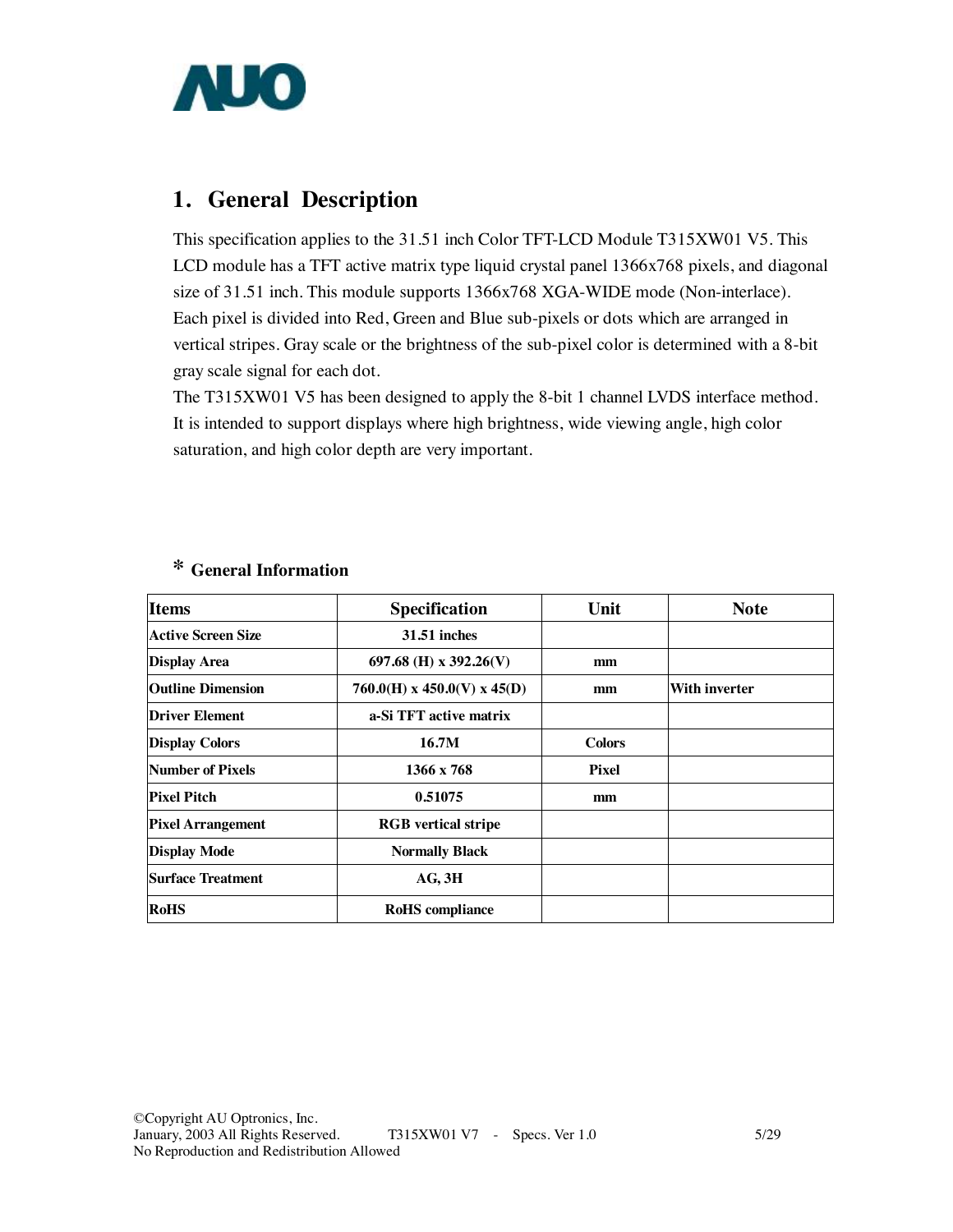

# **2. Absolute Maximum Ratings**

The following are maximum values which, if exceeded, may cause permanent damage to the unit.

| <b>Item</b>                           | <b>Symbol</b> | Min      | <b>Max</b> | Unit                      | <b>Conditions</b> |
|---------------------------------------|---------------|----------|------------|---------------------------|-------------------|
| Logic/LCD Drive Voltage               | Vcc           | $-0.3$   | 7.0        | [Volt]                    | Note 1            |
| Input Voltage of Signal               | Vin           | $-0.3$   | 3.6        | [Vol <sub>t</sub> ]       | Note 1            |
| <b>BLU</b> Input Voltage              | <b>VDDB</b>   | $-0.3$   | 27         | [Volt]                    | Note 1            |
| <b>BLU Brightness Control Voltage</b> | <b>VBLON</b>  | $-0.3$   | 7.0        | [Volt]                    | Note 1            |
| <b>Operating Temperature</b>          | <b>TOP</b>    | $\theta$ | $+50$      | $\lceil{^{\circ}C}\rceil$ | Note 2            |
| <b>Operating Humidity</b>             | <b>HOP</b>    | 10       | 90         | [%RH]                     | Note 2            |
| <b>Storage Temperature</b>            | <b>TST</b>    | $-20$    | $+60$      | $\lceil{^{\circ}C}\rceil$ | Note 2            |
| Storage Humidity                      | <b>HST</b>    | 10       | 90         | [%RH]                     | Note 2            |

Note 1 : Duration = 50msec

Note 2 : Maximum Wet-Bulb should be 39℃ and No condensation.

Note 3 :The relative humidity must not exceed 90% non-condensing at temperatures of 40℃ or less. At temperatures greater than 40℃, the wet bulb temperature must not exceed 39℃.

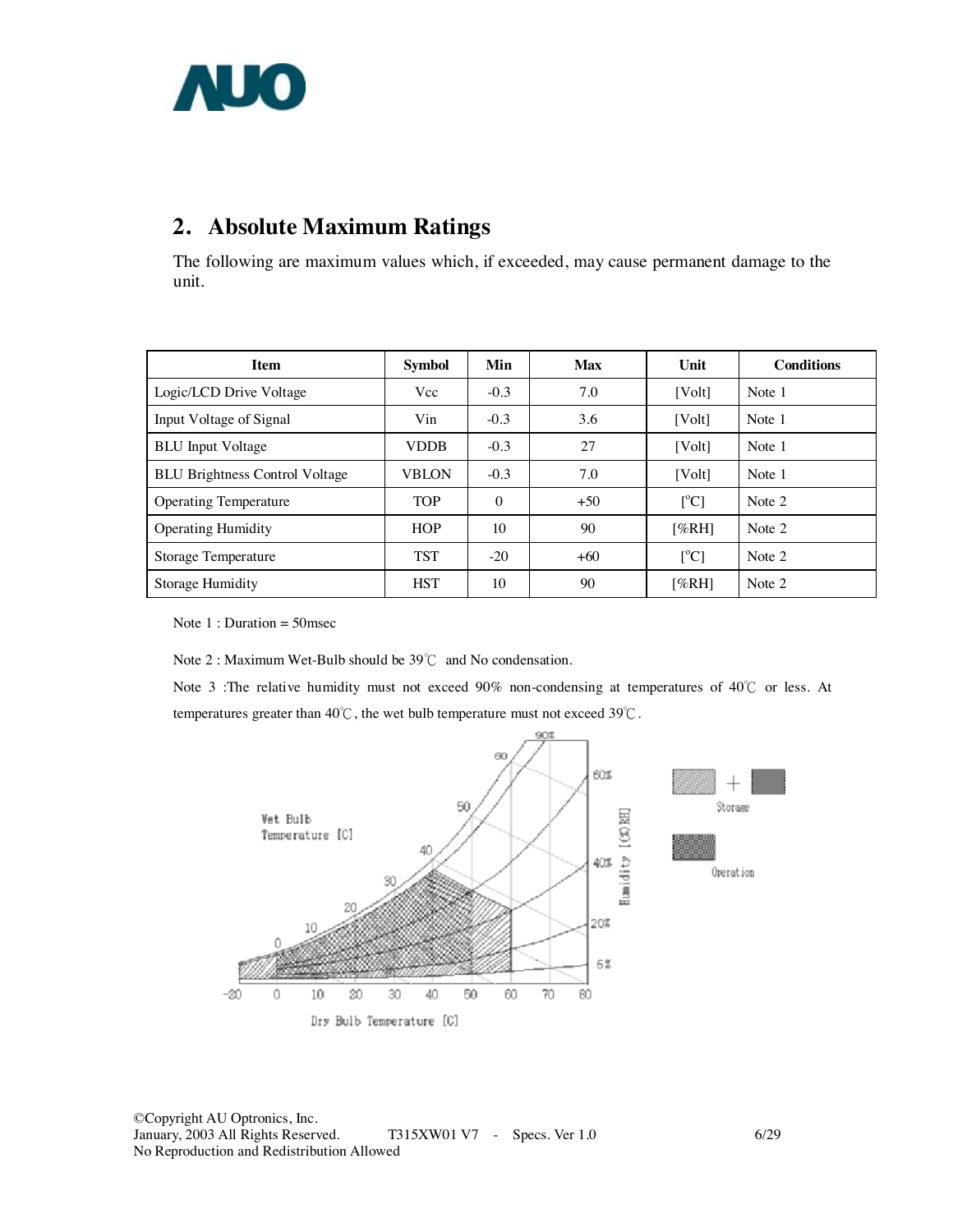

# **3. Electrical Specification**

The T315XW01 V5 requires two power inputs. One is employed to power the LCD electronics and to drive the TFT array and liquid crystal. The second input power for the BLU, is to power inverter..

### **3-1 Electrical Characteristics**

| <b>Parameter</b>   |                            |                |              | <b>Values</b> |                | Unit  | <b>Notes</b>   |
|--------------------|----------------------------|----------------|--------------|---------------|----------------|-------|----------------|
|                    |                            |                | Min          | <b>Typ</b>    | <b>Max</b>     |       |                |
|                    |                            |                |              |               |                |       |                |
|                    |                            |                |              |               |                |       |                |
|                    |                            |                |              |               |                |       |                |
|                    |                            |                |              |               |                |       |                |
| LCD:               |                            |                |              |               |                |       |                |
|                    | Power Supply Input Voltage | Vcc            | 4.5          | 5.0           | 5.5            | Vdc   |                |
|                    | Power Supply Input Current | Icc            |              | 1.2           | 1.5            | A     | $\mathbf{1}$   |
|                    | Power Consumption          | $P_{\rm C}$    |              | 6.0           | 7.5            | Watt  | 1              |
| Inrush Current     |                            | $I_{\rm RUSH}$ |              | $\frac{1}{2}$ | $\overline{4}$ | Apeak | $\overline{2}$ |
| <b>LVDS</b>        | Differential Input High    | <b>VTH</b>     |              |               | $+100$         | mV    |                |
| Interface          | Threshold Voltage          |                |              |               |                |       | 3              |
|                    | Differential Input Low     | <b>VTL</b>     | $-100$       |               |                | mV    |                |
|                    | Threshold Voltage          |                |              |               |                |       | 3              |
|                    | Common Input Voltage       | <b>VICM</b>    | 1.10         | 1.25          | 1.40           | V     |                |
|                    |                            |                |              |               |                |       |                |
| <b>CMOS</b>        | Input High Threshold       | <b>VIH</b>     | 2.4          | 3.3           | 5.5            | Vdc   |                |
| Interface          | Voltage                    | (High)         |              |               |                |       |                |
|                    | Input Low Threshold        | <b>VIL</b>     | $\mathbf{0}$ |               | 0.7            | Vdc   |                |
|                    | Voltage                    | (Low)          |              |               |                |       |                |
| Backlight<br>Power |                            | Pbl            |              | 108           | 116.2          | Watt  |                |
| Consumption        |                            |                |              |               |                |       |                |
| Life Time          |                            |                | 60,000       |               |                | Hours | $\overline{4}$ |

#### **Note :**

- **1.**  $Vcc=5.0V$ ,  $f_v = 60Hz$ , fCLK=81.5Mhz, 25°C, Test Pattern : White Pattern
- 2. Duration  $= 470$  uS
- **3.** The performance of the Lamp in LCM, for example life time or brightness, is extremely influenced by

the characteristics of the DC-AC Inverter. So all the parameters of an inverter should be carefully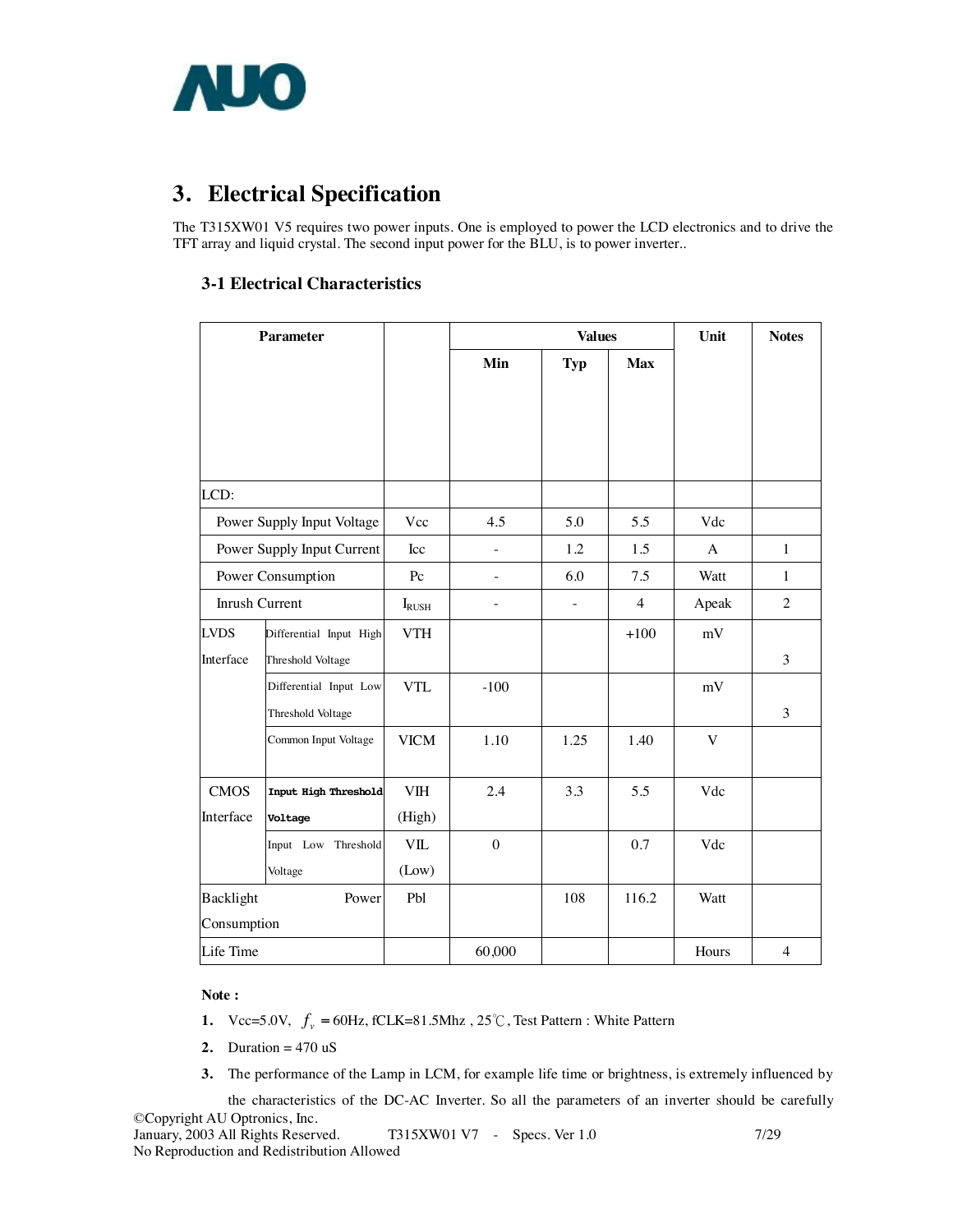

designed so as not to produce too much leakage current from high-voltage output of the inverter. When you design or order the inverter, please make sure unwanted lighting caused by the mismatch of the lamp and the inverter (no lighting, flicker, etc) never occurs. When you confirm it, the LCD Assembly should be operated in the same condition as installed in your instrument.

- **4.** Do not attach a conducting tape to lamp connecting wire. If the lamp wire attach to conducting tape, TFT-LCD Module have a low luminance and the inverter has abnormal action because leakage current occurs between lamp wire and conducting tape.
- **5.** The relative humidity must not exceed 80% non-condensing at temperatures of 40℃ or less. At temperatures greater than 40℃, the wet bulb temperature must not exceed 39℃. When operate at low temperatures, the brightness of CCFL will drop and the life time of CCFL will be reduced.



**Figure : LVDS Differential Voltage**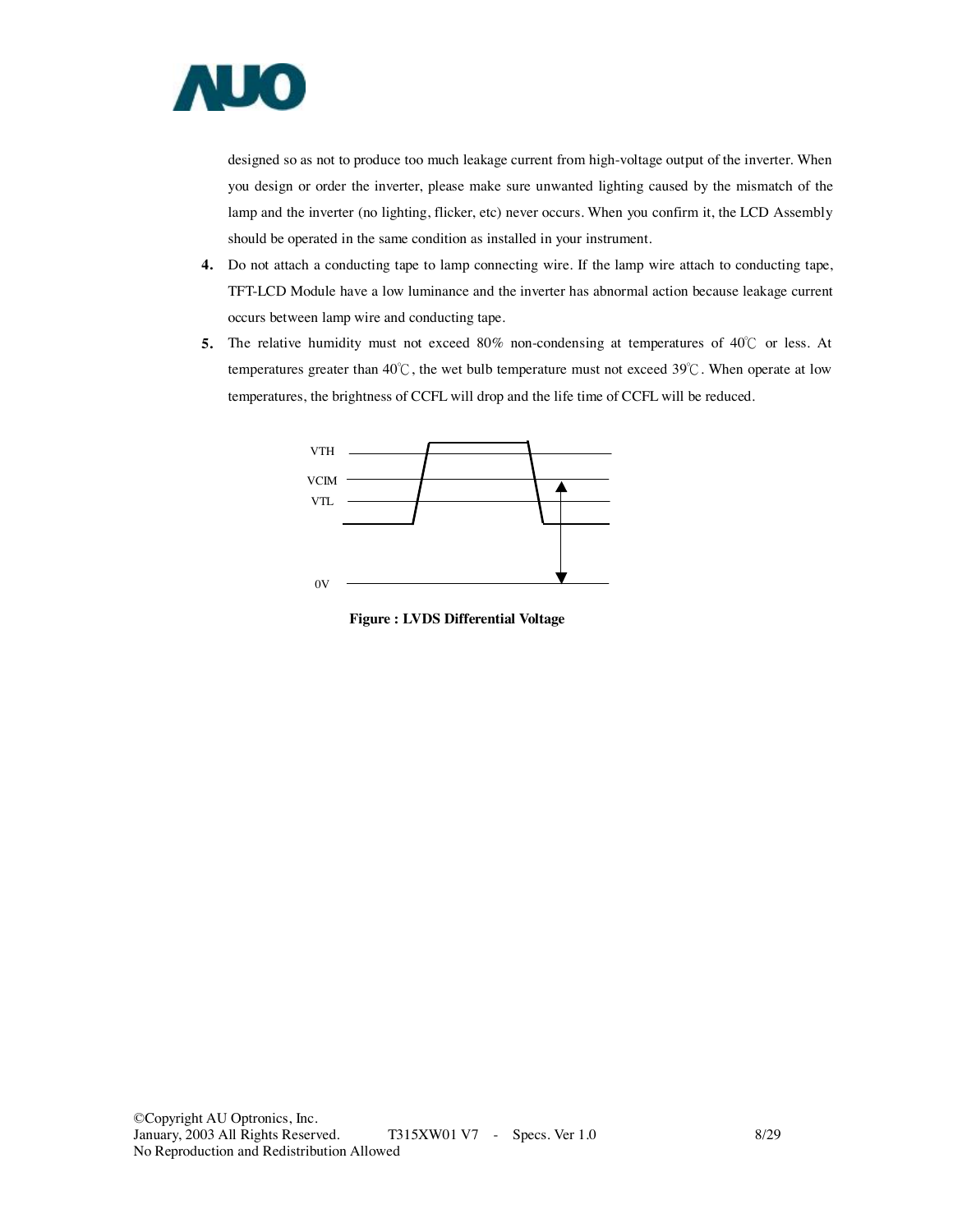

**-** 

### **3-2 Interface Connections**

- LCD connector (CN3): JAE FI-E30S or equivalent
- LVDS Transmitter: SN75LVDS83(Texas Instruments) or equivalent

| Pin No         | Symbol          | Description                          | note                       |
|----------------|-----------------|--------------------------------------|----------------------------|
| 1              | Reserved        | Open or High                         | Auo internal test pin      |
| $\mathbf{2}$   | Reserved        | Open or High                         | Auo internal test pin      |
| 3              | Reserved        | Open or High                         | Auo internal test pin      |
| $\overline{4}$ | <b>GND</b>      | Ground and Signal Return             |                            |
| 5              | RXINO-          | LVDS Channel 0 negative              |                            |
| 6              | RXIN0+          | LVDS Channel 0 positive              |                            |
| 7              | <b>GND</b>      | Ground and Signal Return for LVDS    |                            |
| 8              | RXIN1-          | LVDS Channel 1 negative              |                            |
| 9              | $RXIN1+$        | LVDS Channel 1 positive              |                            |
| 10             | <b>GND</b>      | Ground and Signal Return for LVDS    |                            |
| 11             | RXIN2-          | LVDS Channel 2 negative              |                            |
| 12             | $RXIN2+$        | LVDS Channel 2 positive              |                            |
| 13             | <b>GND</b>      | Ground and Signal Return for LVDS    |                            |
| 14             | <b>RXCLKIN-</b> | LVDS Clock negative                  |                            |
| 15             | RXCLKIN+        | LVDS Clock positive                  |                            |
| 16             | <b>GND</b>      | Ground and Signal Return for LVDS    |                            |
| 17             | RXIN3-          | LVDS Channel 3 negative              |                            |
| 18             | $RXIN3+$        | LVDS Channel 3 positive              |                            |
| 19             | <b>GND</b>      | Ground and Signal Return             |                            |
| 20             | Reserved        | Open or High                         | Auo internal test pin      |
| 21             | LVDS Option     | High/Open for NS, Low for JEIDA      |                            |
| 22             | Rotate          | Low/open for normal, High for rotate | Low:0~0.7V, High:2.4V~5.5V |
| 23             | <b>GND</b>      | Ground and Signal Return             |                            |
| 24             | <b>GND</b>      | Ground and Signal Return             |                            |
| 25             | <b>GND</b>      | Ground and Signal Return             |                            |
| 26             | Vcc             | 5V, DC, Regulated                    |                            |
| 27             | Vcc             | 5V, DC, Regulated                    |                            |
| 28             | Vcc             | 5V, DC, Regulated                    |                            |
| 29             | Vcc             | 5V, DC, Regulated                    |                            |
| 30             | Vcc             | 5V, DC, Regulated                    |                            |

#### **Note:**

**1.** All GND (ground) pins should be connected together and should also be connected to the LCD's metal frame. All Vcc (power input) pins should be connected together.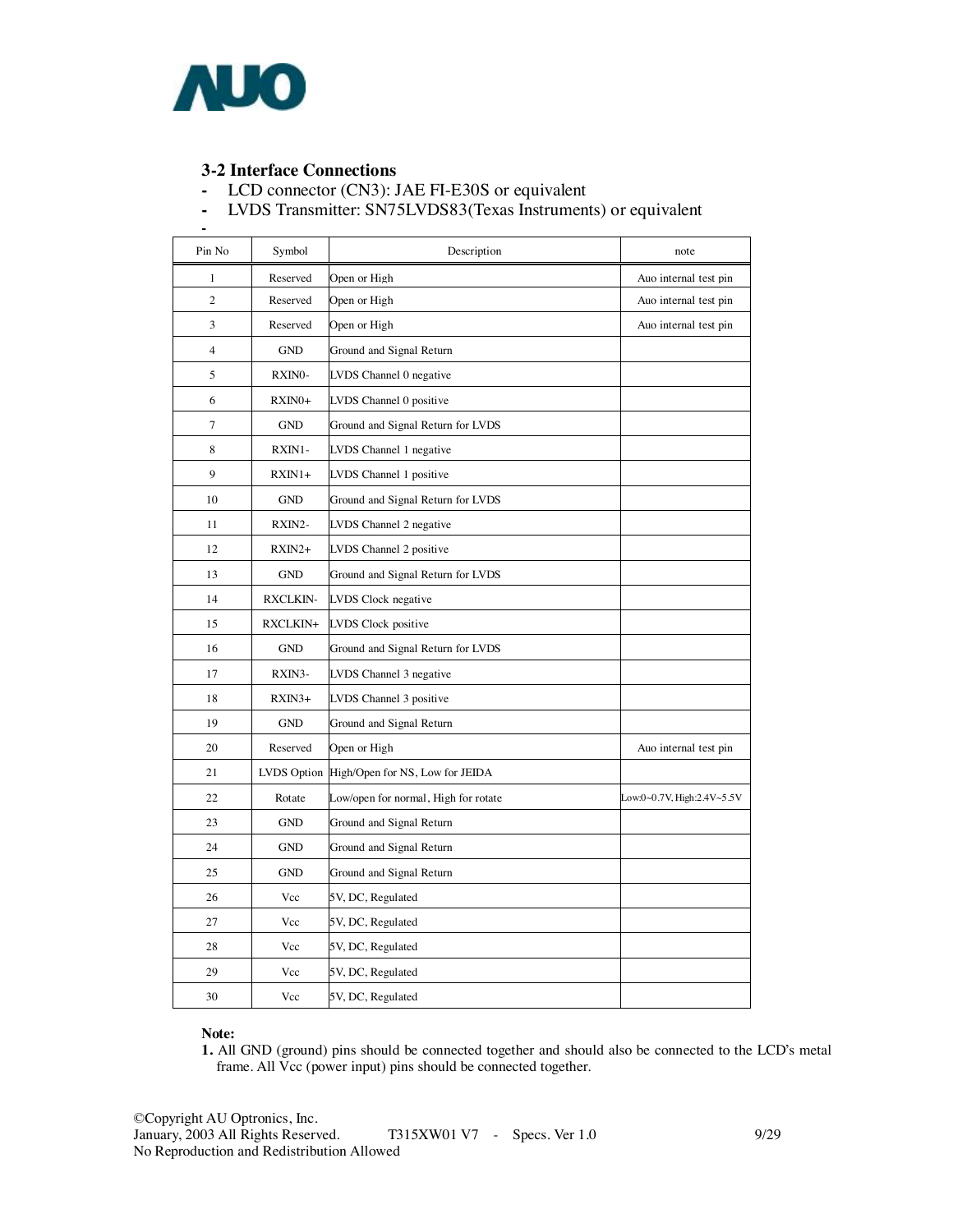

## **LVDS Option = L (GND)**



#### **LVDS Option = H (3.3V) or Open**

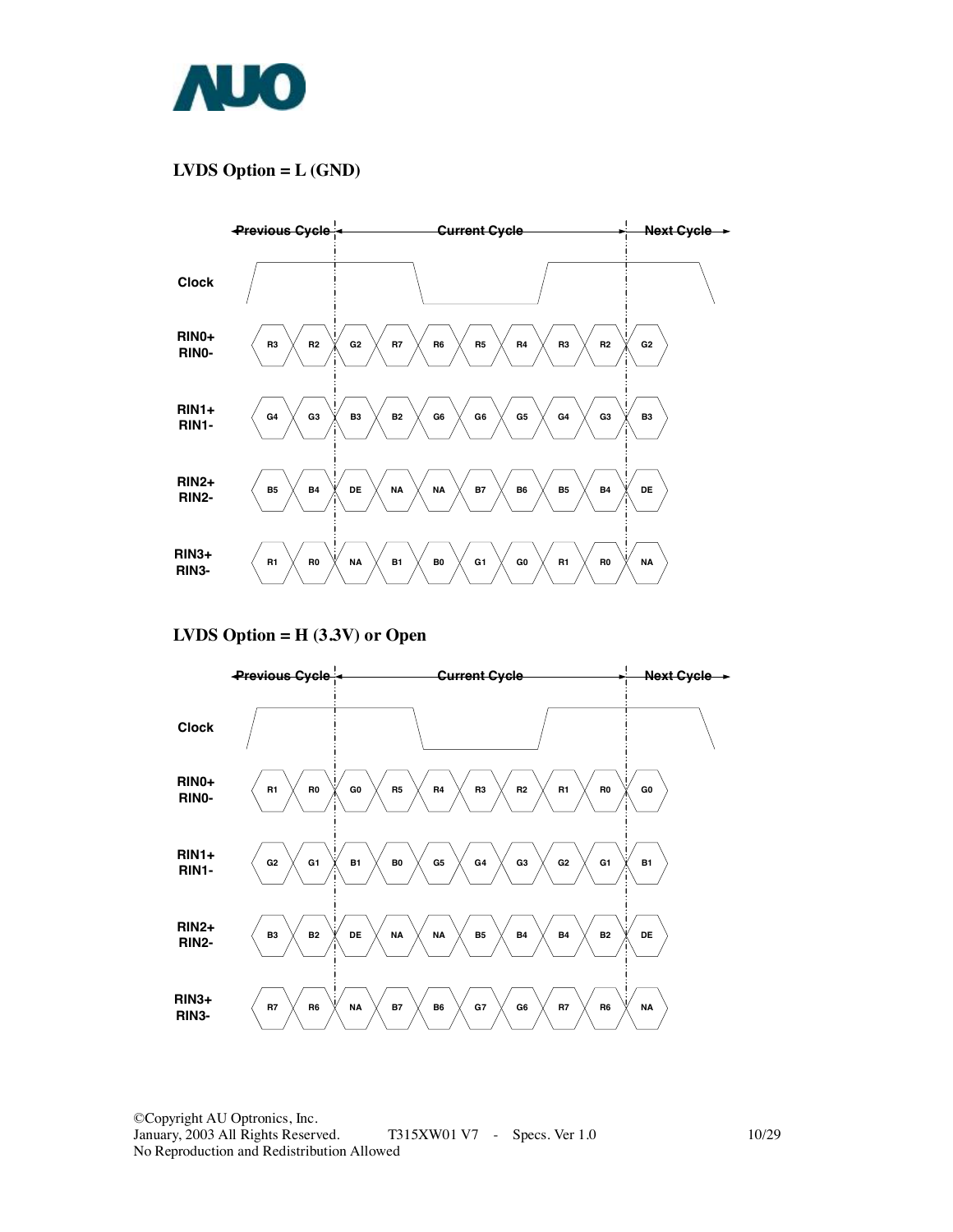

### **Correspondence between input data and display image**

#### **Rotate function = Low or Open**

| 1, 1     | σ<br>1, 2 | لىق   | 1,1366   |
|----------|-----------|-------|----------|
| $ 2,\!1$ | 2,2       | 2,3   | 2,1366   |
| 3,1      | 3,2       | 3,3   | 3,1366   |
|          |           |       |          |
|          |           |       |          |
|          |           |       |          |
|          |           |       |          |
| 768,1    | 768,2     | 768,3 | 768,1366 |

### **Rotate function = High**

|        | 768,1366 768,1365 768,1364 |        | 768,1 |
|--------|----------------------------|--------|-------|
|        | 767,1366 767,1365 767,1364 |        | 767,1 |
|        | 766,1366 766,1365 766,1364 |        | 766,1 |
|        |                            |        |       |
|        |                            |        |       |
|        |                            |        |       |
|        |                            |        |       |
| 1,1366 | 1,1365                     | 1,1364 |       |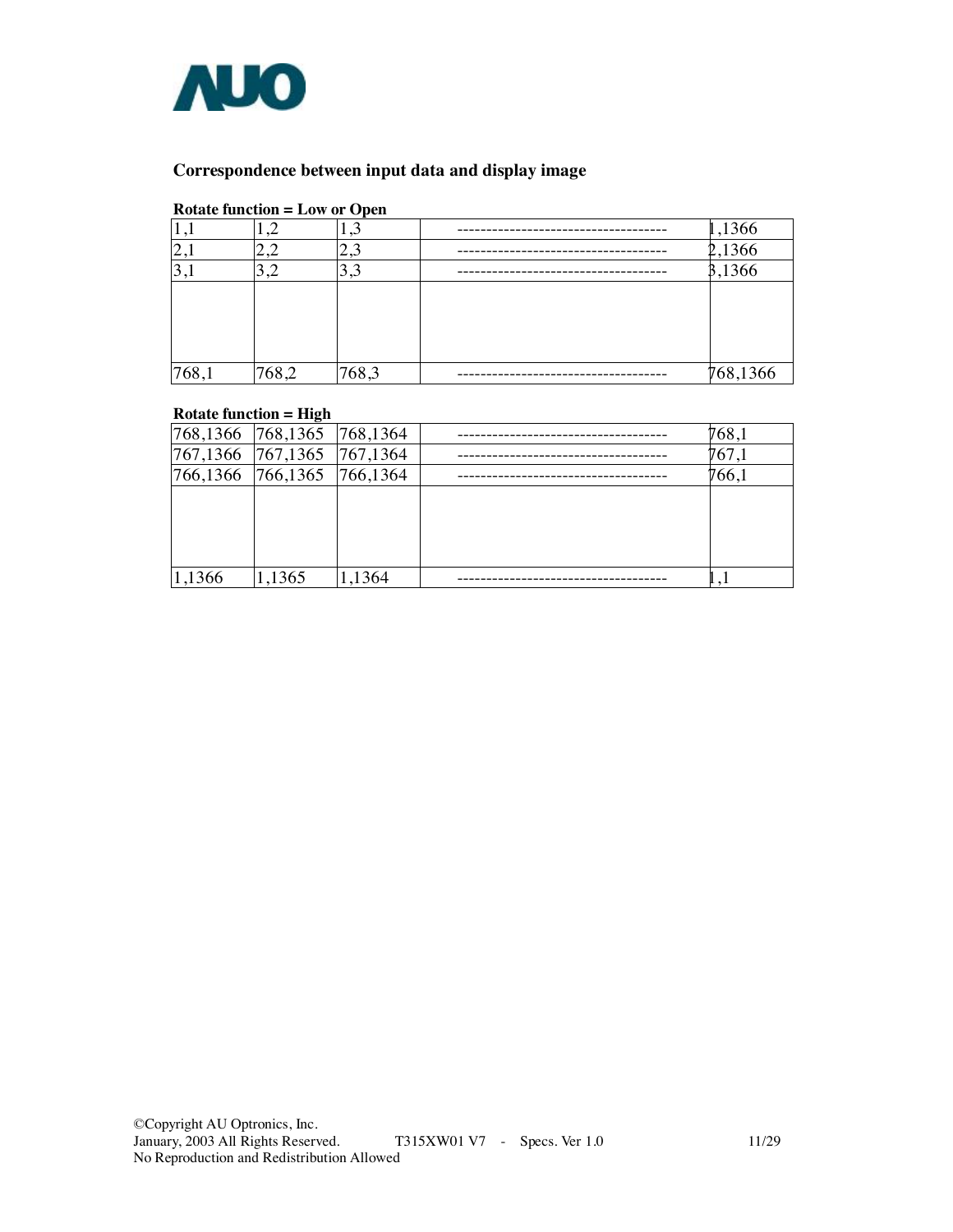

#### **BACKLIGHT CONNECTOR PIN CONFIGURATION -**

#### 1. **Electrical specification**

| Item                          | Symb.        |            | Condition  | Spec          |               |       | Unit            | Note           |
|-------------------------------|--------------|------------|------------|---------------|---------------|-------|-----------------|----------------|
|                               |              |            |            | Min           | Typ           | Max   |                 |                |
| Input Voltage                 | <b>VDDB</b>  |            |            | 21.6          | 24.0          | 26.4  | <b>VDC</b>      |                |
| Input Current                 | <b>IDDB</b>  |            | $VDDB=24V$ | 4.0           | 4.5           | 4.9   | <b>ADC</b>      | 1              |
| <b>Input Power</b>            | <b>PDDB</b>  |            | $VDDB=24V$ | $---$         | 108           | 116   | W               | 1              |
| Inrush Current                | <b>IRUSH</b> |            | $VDDB=24V$ | $---$         | $- - -$       | (6.0) | <b>ADC</b>      | $\overline{2}$ |
| Output Frequency              | <b>FBL</b>   |            | $VDDB=24V$ | 43.0          | 44.5          | 46.0  | KH <sub>z</sub> |                |
| On/Off Control Voltage        | <b>VBLON</b> | <b>ON</b>  | $VDDB=24V$ | 2.4           | $- - -$       | 5.5   | <b>VDC</b>      |                |
|                               |              | OFF        | $VDDB=24V$ | 0.0           | $---$         | 0.7   |                 |                |
| On/Off Control Current        | <b>IBLON</b> |            | $VDDB=24V$ | 0.0           | $- - -$       | 1.5   | mADC            |                |
| Dimming Control Voltage       | <b>VDIM</b>  | MAX        | $VDDB=24V$ | $\frac{1}{2}$ | $\Omega$      | $---$ | <b>VDC</b>      |                |
|                               |              | <b>MIN</b> | $VDDB=24V$ | $- - -$       | 3.3           | ---   |                 |                |
| Dimming Control Current       | I DIM        | <b>MIN</b> | $VDDB=24V$ | $- - -$       | $- - -$       | 1.5   | mADC            |                |
| External PWM Control Voltage  | V EPWM       | MAX        |            | 3.0           | $- - -$       | 5.0   | <b>VDC</b>      |                |
|                               |              | <b>MIN</b> | $---$      | 0.0           | $---$         | 0.7   |                 |                |
| External PWM Control Current  | I EPWM       |            | $- - -$    | $- - -$       | $- - -$       | 1.5   | mADC            |                |
| External PWM Duty Ratio       | D EPWM       |            | $---$      | 50            | $\frac{1}{2}$ | 100   | $\%$            |                |
| <b>External PWM Frequency</b> | F EPWM       |            | $- - -$    | 120           | 180           | 240   | Hz              |                |

Note1 : VDIM= 0V; EPWM = Open/High; (Ta=25±5℃, Turn on for 45minutes)

Note 2 : Duration = 20 ms;

### 2.**Input specification**

|                         | CN1: JST JST PHR-14       |                                                                                                                               |
|-------------------------|---------------------------|-------------------------------------------------------------------------------------------------------------------------------|
| N <sub>o</sub>          | Symbol                    | Description                                                                                                                   |
| $\vert$                 | VDDB (Main Power)         | DC input 24.0 VDC                                                                                                             |
| $\overline{c}$          | VDDB (Main Power)         | DC input 24.0 VDC                                                                                                             |
| $\overline{\mathbf{3}}$ | VDDB (Main Power)         | DC input 24.0 VDC                                                                                                             |
| $\overline{4}$          | VDDB (Main Power)         | DC input 24.0 VDC                                                                                                             |
| $\overline{5}$          | <b>VDDB</b> (Main Power)  | DC input 24.0 VDC                                                                                                             |
| 6                       | <b>GND</b>                | Ground                                                                                                                        |
| $\overline{7}$          | <b>GND</b>                | Ground                                                                                                                        |
| $\,$ 8 $\,$             | <b>GND</b>                | Ground                                                                                                                        |
| $\overline{9}$          | <b>GND</b>                | Ground                                                                                                                        |
| 10                      | <b>GND</b>                | Ground                                                                                                                        |
| <sup>11</sup>           | VDIM (LCD Bright)         | Dimming control signal input $(0~3.3V)$                                                                                       |
|                         |                           | (GND/Open: Maximum brightness)                                                                                                |
| 12                      | <b>VBLON</b> (Enable Pin) | On/Off control Signal; High: On; Low: Off                                                                                     |
| 13                      | <b>EPWM</b>               | External PWM input for dimming control<br>(If do not use, please leave it open. Connect to GND will enter protection<br>mode) |
| 14                      | <b>PWM-Selection</b>      | High : internal PWM(Pin 11), Low/Open : external PWM (Pin 13)                                                                 |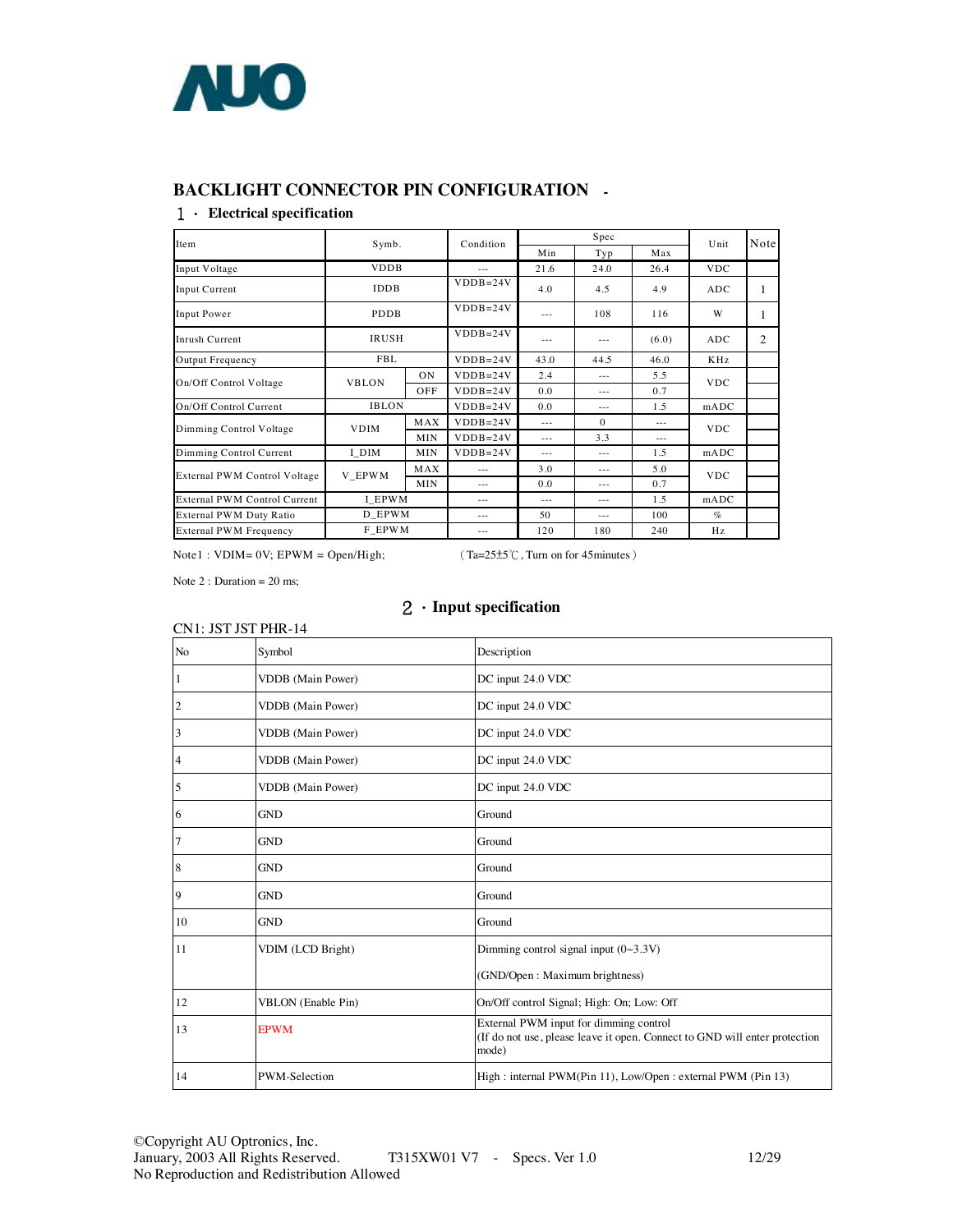

### **3-3 Signal Timing Specifications**

This is the signal timing required at the input of the User connector. All of the interface signal timing should be satisfied with the following specifications for it's proper operation.

\* Timing Table

DE only Mode

Vertical Frequency Range A

| Signal       | Item            | Symbol     | Min   | <b>Type</b> | Max   | Unit       |
|--------------|-----------------|------------|-------|-------------|-------|------------|
|              | Period          | Tv         | 789   | 806         | 822   | Th         |
|              |                 | Tdisp      |       |             |       |            |
| Vertical     | Active          | (V)        |       | 768         |       | Th         |
| Section      | Blanking        | Tblk $(v)$ | 21    | 38          | 54    | Th         |
|              | Period          | Th         | 1414  | 1560        | 1722  | Tclk       |
|              |                 | Tdisp      |       |             |       |            |
| Horizontal   | Active          | (h)        |       | 1366        |       | Tclk       |
| Section      | <b>Blanking</b> | Tblk (h)   | 48    | 194         | 356   | Tclk       |
| <b>Clock</b> | Frequency       | 1/Tclk     | 65    | 76          | 88    | <b>MHz</b> |
| Vertical     |                 |            | 58    | 60          | 62    | Hz         |
| Frequency    | Frequency       | Freg       |       |             |       |            |
| Horizntal    |                 |            |       |             |       |            |
| Frequency    | Frequency       | Freq       | 47.32 |             | 49.32 | <b>KHz</b> |

Vertical Frequency Range B

| Signal       | Item            | Symbol     | Min   | <b>Type</b> | Max   | Unit       |
|--------------|-----------------|------------|-------|-------------|-------|------------|
|              | Period          | Tv         | 789   | 806         | 822   | Th         |
|              |                 | Tdisp      |       |             |       |            |
| Vertical     | Active          | (v)        |       | 768         |       | Th         |
| Section      | <b>Blanking</b> | Tblk $(v)$ | 21    | 38          | 54    | Th         |
|              | Period          | Th         | 1414  | 1560        | 1722  | Tclk       |
|              |                 | Tdisp      |       |             |       |            |
| Horizontal   | Active          | (h)        |       | 1366        |       | Tclk       |
| Section      | <b>Blanking</b> | Tblk $(h)$ | 48    | 194         | 356   | Tclk       |
| <b>Clock</b> | Frequency       | $1/T$ clk  | 54    | 63          | 74    | <b>MHz</b> |
| Vertical     | Frequency       | Freq       | 48    | 50          | 52    | Hz         |
| Frequency    |                 |            |       |             |       |            |
| Horizntal    |                 |            | 39.45 |             | 41.10 | <b>KHz</b> |
| Frequency    | Frequency       | Freq       |       |             |       |            |

1.) Display position is specific by the rise of DE signal only.

Horizontal display position is specified by the falling edge of  $1<sup>st</sup> DCLK$  right after the rise of ENAB, is displayed on the left edge of the screen.

Vertical display position is specified by the rise of DE after a "Low" level period equivalent to eight times of horizontal period. The  $1<sup>st</sup>$  data corresponding to one horizontal line after the rise the of ENAB is displayed at the top line of screen.

3.) If a period of DEB "High" is less than 1366 DCLK or less than 768 lines, the rest of the screen displays black.

4.) The display position does not fit to the screen if a period of DE "High" and the effective data period do not synchronize with each other.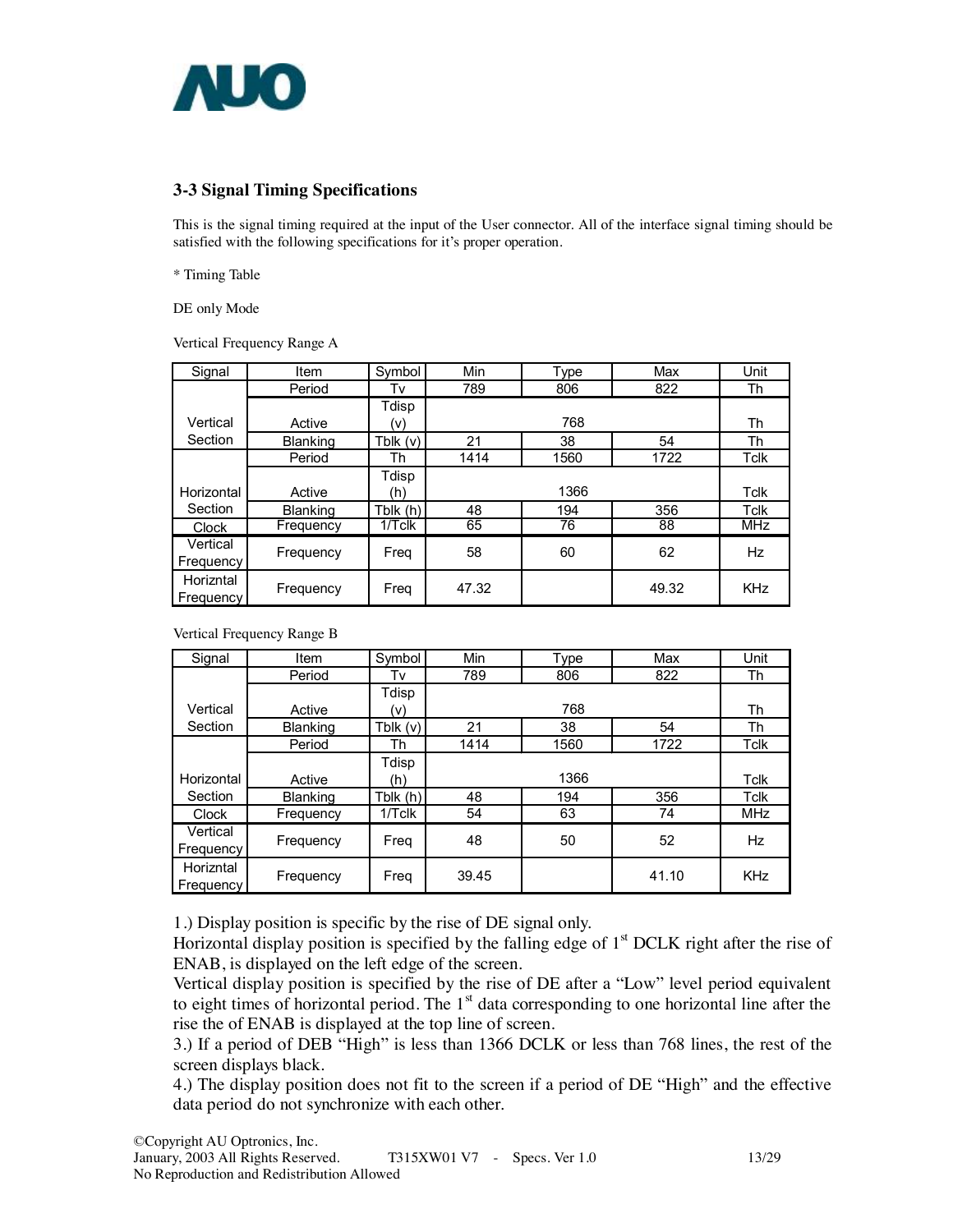

## **3-4 Signal Timing Waveforms**



©Copyright AU Optronics, Inc. January, 2003 All Rights Reserved. T315XW01 V7 - Specs. Ver 1.0 14/29 No Reproduction and Redistribution Allowed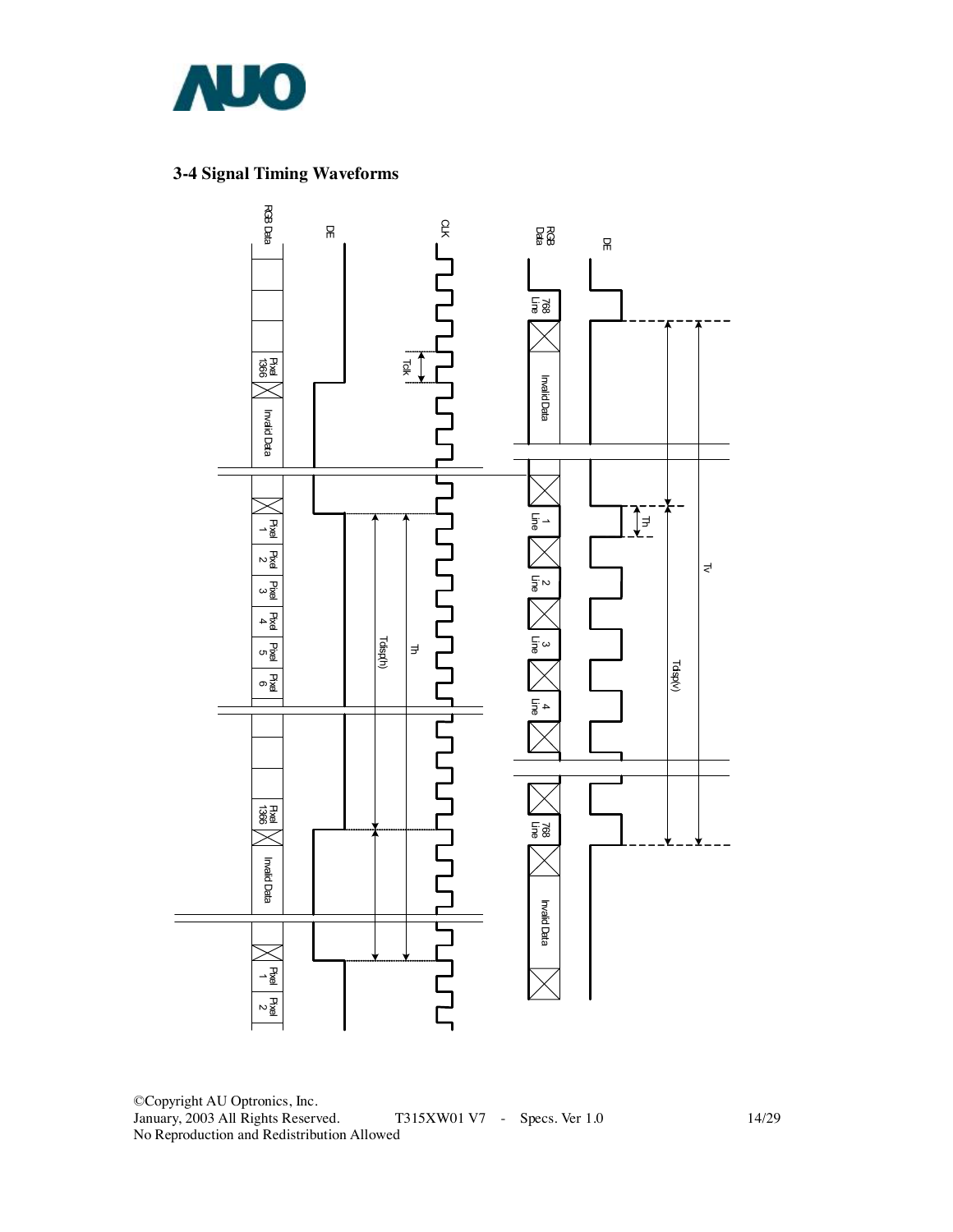

### **3-5 Color Input Data Reference**

The brightness of each primary color (red, green and blue) is based on the 8 bit gray scale data input for the color; the higher the binary input, the brighter the color. The table below provides a reference for color versus data input.

| Color        |                   | Input Color Data |                  |                  |                  |                       |                  |                       |                       |                  |                  |                  |                       |                   |                  |                   |                  |                       |                  |                       |                  |                  |                     |                       |                  |
|--------------|-------------------|------------------|------------------|------------------|------------------|-----------------------|------------------|-----------------------|-----------------------|------------------|------------------|------------------|-----------------------|-------------------|------------------|-------------------|------------------|-----------------------|------------------|-----------------------|------------------|------------------|---------------------|-----------------------|------------------|
|              |                   | <b>RED</b>       |                  |                  |                  | <b>GREEN</b>          |                  |                       |                       | <b>BLUE</b>      |                  |                  |                       |                   |                  |                   |                  |                       |                  |                       |                  |                  |                     |                       |                  |
|              |                   | <b>MSB</b>       |                  |                  |                  |                       |                  |                       | LSB MSB               |                  |                  |                  |                       |                   |                  |                   |                  | <b>LSB</b> MSB        |                  |                       |                  |                  |                     |                       | <b>LSB</b>       |
|              |                   | R7 R6            |                  |                  |                  | R5 R4 R3 R2           |                  | R1                    | R <sub>0</sub>        | G7               | G <sub>6</sub>   | G <sub>5</sub>   | $G4$ $G3$             |                   | G2               | $G1$ $G0$         |                  | <b>B7</b> B6          |                  | <b>B5</b> B4          |                  | B <sub>3</sub>   | $B2$ $B1$           |                       | B <sub>0</sub>   |
|              | <b>Black</b>      | $\theta$         | $\boldsymbol{0}$ | $\Omega$         | $\theta$         | $\boldsymbol{0}$      | $\theta$         | $\boldsymbol{0}$<br>j | $\boldsymbol{0}$      | $\boldsymbol{0}$ | $\theta$         | $\theta$         | $\bf{0}$              | $\boldsymbol{0}$  | $\theta$         | $\boldsymbol{0}$  | $\theta$         | $\boldsymbol{0}$      | $\theta$         | $\boldsymbol{0}$      | $\theta$         | $\theta$         | $\theta$            | $\theta$              | $\theta$         |
|              | Red(255)          | 1                | $\mathbf{1}$     | 1                | 1                | 1                     | $\mathbf{1}$     | $\mathbf{1}$          | $\mathbf{1}$          | $\boldsymbol{0}$ | $\boldsymbol{0}$ | $\boldsymbol{0}$ | $\boldsymbol{0}$      | $\theta$          | $\boldsymbol{0}$ | $\boldsymbol{0}$  | $\boldsymbol{0}$ | $\boldsymbol{0}$      | $\boldsymbol{0}$ | $\boldsymbol{0}$      | $\boldsymbol{0}$ | $\boldsymbol{0}$ | $\boldsymbol{0}$    | $\boldsymbol{0}$      | $\boldsymbol{0}$ |
|              | Green(255)        | $\Omega$         | $\boldsymbol{0}$ | $\theta$         | $\boldsymbol{0}$ | $\boldsymbol{0}$<br>š | $\boldsymbol{0}$ | $\boldsymbol{0}$      | Ť<br>$\mathbf{0}$     | j<br>1           | $\mathbf{1}$     | $\mathbf{1}$     | $\mathbf{1}$          | I<br>$\mathbf{1}$ | $\mathbf{1}$     | $\mathbf{1}$<br>j | $\mathbf{1}$     | ł<br>$\boldsymbol{0}$ | $\boldsymbol{0}$ | ł<br>$\boldsymbol{0}$ | $\mathbf{0}$     | $\theta$         | 0 <sup>1</sup>      | $\boldsymbol{0}$      | $\mathbf{0}$     |
| Basic        | Blue(255)         | $\Omega$         | $\boldsymbol{0}$ | $\boldsymbol{0}$ | $\theta$         | $\boldsymbol{0}$      | $\boldsymbol{0}$ | $\boldsymbol{0}$      | $\boldsymbol{0}$      | $\boldsymbol{0}$ | $\boldsymbol{0}$ | $\theta$         | $\boldsymbol{0}$      | $\boldsymbol{0}$  | $\boldsymbol{0}$ | $\boldsymbol{0}$  | $\boldsymbol{0}$ | 1                     | $\mathbf{1}$     | 1                     | $\mathbf{1}$     | 1                | $\mathbf{1}$        | 1                     | 1                |
| Color        | Cyan              | $\mathbf{0}$     | $\boldsymbol{0}$ | $\boldsymbol{0}$ | $\mathbf{0}$     | $\boldsymbol{0}$      | $\mathbf{0}$     | $\boldsymbol{0}$      | $\boldsymbol{0}$      | 1                | 1                | 1                | $\mathbf{1}$          | 1                 | 1                | 1                 | $\mathbf{1}$     | 1<br>j                | $\mathbf{1}$     | 1                     | $\mathbf{1}$     | 1                | $\mathbf{1}$        | 1                     | $\mathbf{1}$     |
|              | Magenta           | 1                | $\mathbf{1}$     | 1                | $\mathbf{1}$     | 1                     | $\mathbf{1}$     | $\mathbf{1}$          | $\mathbf{1}$          | $\boldsymbol{0}$ | $\boldsymbol{0}$ | $\theta$         | $\mathbf{0}$          | $\mathbf{0}$      | $\boldsymbol{0}$ | $\boldsymbol{0}$  | $\boldsymbol{0}$ | 1                     | $\mathbf{1}$     | 1                     | $\mathbf{1}$     | 1                | $\mathbf{1}$        | 1                     | $\mathbf{1}$     |
|              | Yellow            | $\mathbf{1}$     | $\mathbf{1}$     | $\mathbf{1}$     | 1                | $\mathbf{1}$<br>İ     | $\mathbf{1}$     | $\mathbf{1}$          | Ť<br>$\mathbf{1}$     | 1                | $\mathbf{1}$     | 1                | $\mathbf{1}$          | $\mathbf{1}$<br>Ī | $\mathbf{1}$     | $\mathbf{1}$<br>j | $\mathbf{1}$     | Ī<br>$\boldsymbol{0}$ | $\boldsymbol{0}$ | I<br>$\boldsymbol{0}$ | $\boldsymbol{0}$ | $\boldsymbol{0}$ | $\boldsymbol{0}$    | $\boldsymbol{0}$<br>Ť | $\boldsymbol{0}$ |
|              | White             | $\mathbf{1}$     | $\mathbf{1}$     | $\mathbf{1}$     | $\mathbf{1}$     | 1                     | $\mathbf{1}$     | $\mathbf{1}$          | $\mathbf{1}$          | $\mathbf{1}$     | $\mathbf{1}$     | 1                | 1                     | 1                 | $\mathbf{1}$     | $\mathbf{1}$      | $\mathbf{1}$     | $\mathbf{1}$          | $\mathbf{1}$     | 1                     | $\mathbf{1}$     | 1                | $\mathbf{1}$        | 1                     | $\mathbf{1}$     |
|              | <b>RED(000)</b>   | $\Omega$         | $\boldsymbol{0}$ | $\theta$         | $\boldsymbol{0}$ | $\boldsymbol{0}$      | $\mathbf{0}$     | $\theta$              | Ŧ<br>$\boldsymbol{0}$ | $\theta$         | $\mathbf{0}$     | $\theta$         | $\mathbf{0}$          | $\boldsymbol{0}$  | $\theta$         | $\boldsymbol{0}$  | $\mathbf{0}$     | $\boldsymbol{0}$      | $\boldsymbol{0}$ | $\Omega$              | $\boldsymbol{0}$ | $\theta$         | $\mathbf{0}$        | $\theta$              | $\mathbf{0}$     |
| <b>RED</b>   | RED(001)          | $\mathbf{0}$     | $\boldsymbol{0}$ | $\boldsymbol{0}$ | $\boldsymbol{0}$ | $\boldsymbol{0}$      | $\boldsymbol{0}$ | $\boldsymbol{0}$      | $\mathbf{1}$          | $\boldsymbol{0}$ | $\boldsymbol{0}$ | $\mathbf{0}$     | $\boldsymbol{0}$      | $\mathbf{0}$      | $\boldsymbol{0}$ | $\boldsymbol{0}$  | $\boldsymbol{0}$ | $\boldsymbol{0}$      | $\boldsymbol{0}$ | $\boldsymbol{0}$      | $\boldsymbol{0}$ | $\Omega$         | $\boldsymbol{0}$    | $\boldsymbol{0}$      | $\boldsymbol{0}$ |
|              | ----              |                  |                  |                  |                  |                       |                  |                       |                       |                  |                  |                  |                       |                   |                  |                   |                  |                       |                  |                       |                  |                  |                     |                       |                  |
|              | RED(254)          | $\mathbf{1}$     | $\mathbf{1}$     | $\mathbf{1}$     | $\mathbf{1}$     | 1                     | $\mathbf{1}$     | $\mathbf{1}$          | $\boldsymbol{0}$      | $\boldsymbol{0}$ | $\boldsymbol{0}$ | $\theta$         | $\boldsymbol{0}$      | $\boldsymbol{0}$  | $\boldsymbol{0}$ | $\boldsymbol{0}$  | $\boldsymbol{0}$ | $\boldsymbol{0}$      | $\mathbf{0}$     | $\boldsymbol{0}$      | $\boldsymbol{0}$ | $\boldsymbol{0}$ | $\mathbf{0}$        | $\boldsymbol{0}$      | $\boldsymbol{0}$ |
|              | RED(255)          | 1                | 1                | 1                | 1                | 1                     | $\mathbf{1}$     | 1                     | $\mathbf{1}$          | $\boldsymbol{0}$ | $\boldsymbol{0}$ | $\mathbf{0}$     | $\mathbf{0}$          | $\theta$          | $\mathbf{0}$     | $\boldsymbol{0}$  | $\boldsymbol{0}$ | $\theta$              | $\boldsymbol{0}$ | $\boldsymbol{0}$      | $\boldsymbol{0}$ | $\Omega$         | $\mathbf{0}$        | $\theta$              | $\boldsymbol{0}$ |
|              | <b>GREEN(000)</b> | $\mathbf{0}$     | $\boldsymbol{0}$ | $\boldsymbol{0}$ | $\boldsymbol{0}$ | Ī<br>$\boldsymbol{0}$ | $\boldsymbol{0}$ | I<br>$\boldsymbol{0}$ | $\boldsymbol{0}$      | $\boldsymbol{0}$ | $\boldsymbol{0}$ | $\boldsymbol{0}$ | $\boldsymbol{0}$<br>Ĭ | $\boldsymbol{0}$  | $\boldsymbol{0}$ | $\boldsymbol{0}$  | $\mathbf{0}$     | j<br>$\boldsymbol{0}$ | $\boldsymbol{0}$ | j<br>$\boldsymbol{0}$ | $\boldsymbol{0}$ | $\boldsymbol{0}$ | $\overline{0}$<br>j | $\boldsymbol{0}$      | $\boldsymbol{0}$ |
|              | GREEN(001)        | $\theta$         | $\Omega$         | $\theta$         | $\theta$         | $\theta$              | $\Omega$         | $\Omega$              | $\Omega$              | $\theta$         | $\Omega$         | $\Omega$         | $\theta$              | $\theta$          | $\Omega$         | $\theta$          | $\mathbf{1}$     | $\theta$              | $\theta$         | $\Omega$              | $\Omega$         | $\theta$         | $\Omega$            | $\theta$              | $\mathbf{0}$     |
| <b>GREEN</b> | ----              |                  |                  |                  |                  |                       |                  |                       |                       |                  |                  |                  |                       |                   |                  |                   |                  |                       |                  |                       |                  |                  |                     |                       |                  |
|              | <b>GREEN(254)</b> | $\theta$         | $\boldsymbol{0}$ | $\boldsymbol{0}$ | $\mathbf{0}$     | $\mathbf{0}$          | $\boldsymbol{0}$ | $\Omega$              | $\boldsymbol{0}$      | 1                | $\mathbf{1}$     | 1                | 1                     | 1                 | $\mathbf{1}$     | 1                 | $\boldsymbol{0}$ | $\theta$              | $\boldsymbol{0}$ | $\theta$              | $\boldsymbol{0}$ | $\theta$         | $\mathbf{0}$        | $\theta$              | $\boldsymbol{0}$ |
|              | <b>GREEN(255)</b> | $\mathbf{0}$     | $\boldsymbol{0}$ | $\boldsymbol{0}$ | $\boldsymbol{0}$ | $\boldsymbol{0}$      | $\boldsymbol{0}$ | $\mathbf{0}$          | j<br>$\boldsymbol{0}$ | 1                | 1                | 1                | $\mathbf{1}$          | Ť.<br>1           | 1                | 1                 | $\mathbf{1}$     | ĵ<br>$\mathbf{0}$     | $\boldsymbol{0}$ | $\boldsymbol{0}$<br>Į | $\boldsymbol{0}$ | $\boldsymbol{0}$ | $\mathbf{0}$        | $\boldsymbol{0}$<br>÷ | $\mathbf{0}$     |
|              | <b>BLUE(000)</b>  | $\boldsymbol{0}$ | $\boldsymbol{0}$ | $\mathbf{0}$     | $\boldsymbol{0}$ | $\mathbf{0}$          | $\boldsymbol{0}$ | $\mathbf{0}$          | $\boldsymbol{0}$      | $\boldsymbol{0}$ | $\boldsymbol{0}$ | $\boldsymbol{0}$ | $\boldsymbol{0}$      | $\mathbf{0}$      | $\mathbf{0}$     | $\mathbf{0}$      | $\boldsymbol{0}$ | $\boldsymbol{0}$      | $\boldsymbol{0}$ | $\boldsymbol{0}$      | $\boldsymbol{0}$ | $\boldsymbol{0}$ | $\boldsymbol{0}$    | $\Omega$              | $\boldsymbol{0}$ |
|              | <b>BLUE(001)</b>  | $\Omega$         | $\boldsymbol{0}$ | $\boldsymbol{0}$ | $\boldsymbol{0}$ | $\mathbf{0}$          | $\overline{0}$   | $\boldsymbol{0}$      | $\boldsymbol{0}$      | $\boldsymbol{0}$ | $\boldsymbol{0}$ | $\mathbf{0}$     | $\boldsymbol{0}$      | $\theta$          | $\boldsymbol{0}$ | $\boldsymbol{0}$  | $\boldsymbol{0}$ | $\boldsymbol{0}$      | $\boldsymbol{0}$ | $\mathbf{0}$          | $\boldsymbol{0}$ | $\boldsymbol{0}$ | $\boldsymbol{0}$    | $\boldsymbol{0}$      | $\mathbf{1}$     |
| <b>BLUE</b>  | -------           |                  |                  |                  |                  |                       |                  |                       |                       |                  |                  |                  |                       |                   |                  |                   |                  |                       |                  |                       |                  |                  |                     |                       |                  |
|              | <b>BLUE(254)</b>  | $\mathbf{0}$     | $\boldsymbol{0}$ | $\boldsymbol{0}$ | $\boldsymbol{0}$ | ł<br>$\boldsymbol{0}$ | $\boldsymbol{0}$ | 0 <sup>1</sup>        | $\boldsymbol{0}$      | $\boldsymbol{0}$ | $\boldsymbol{0}$ | $\boldsymbol{0}$ | ŧ<br>$\boldsymbol{0}$ | $\boldsymbol{0}$  | $\boldsymbol{0}$ | $\boldsymbol{0}$  | $\boldsymbol{0}$ | Ť<br>$\mathbf{1}$     | $\mathbf{1}$     | ł<br>$\mathbf{1}$     | $\mathbf{1}$     | 1                | 1 <sup>1</sup>      | $\mathbf{1}$          | $\boldsymbol{0}$ |
|              | <b>BLUE(255)</b>  | $\Omega$         | $\theta$         | $\Omega$         | $\theta$         | $\Omega$              | $\theta$         | $\theta$              | $\Omega$              | $\Omega$         | $\Omega$         | $\theta$         | $\theta$              | $\theta$          | $\Omega$         | $\Omega$          | $\Omega$         | 1                     | $\mathbf{1}$     | $\mathbf{1}$          | 1                | 1                | $\mathbf{1}$        | 1                     | $\mathbf{1}$     |

### COLOR DATA REFERENCE

©Copyright AU Optronics, Inc. T315XW01 V7 - Specs. Ver 1.0 15/29 No Reproduction and Redistribution Allowed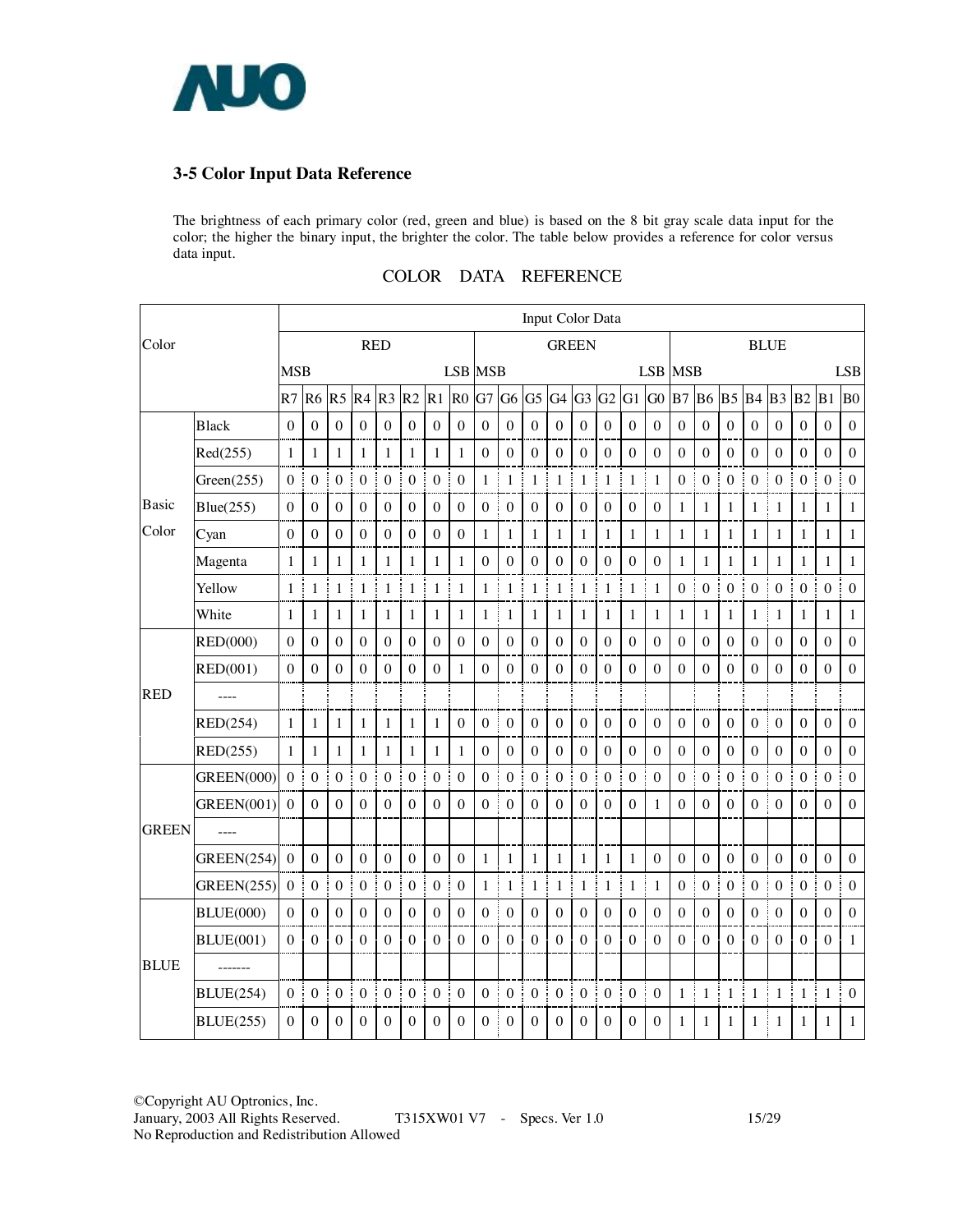

#### **3-6 Power Sequence**



| Parameter |      | Units |      |    |
|-----------|------|-------|------|----|
|           | Min. | Typ.  | Max. |    |
| t1        | 0.5  |       | 20   | ms |
| t2        | 20   | -     | 100  | ms |
| t3        | 700  |       |      | ms |
| t4        | 10   |       |      | ms |
| t5        |      |       | 50   | ms |
| t6        |      |       | 300  | ms |
| t7        |      |       |      | s  |

(1) Apply the lamp voltage within the LCD operation range. When the back-light turns on before the LCD operation or the LCD turns off before the back-light turns off, the display may momentarily become abnormal screen.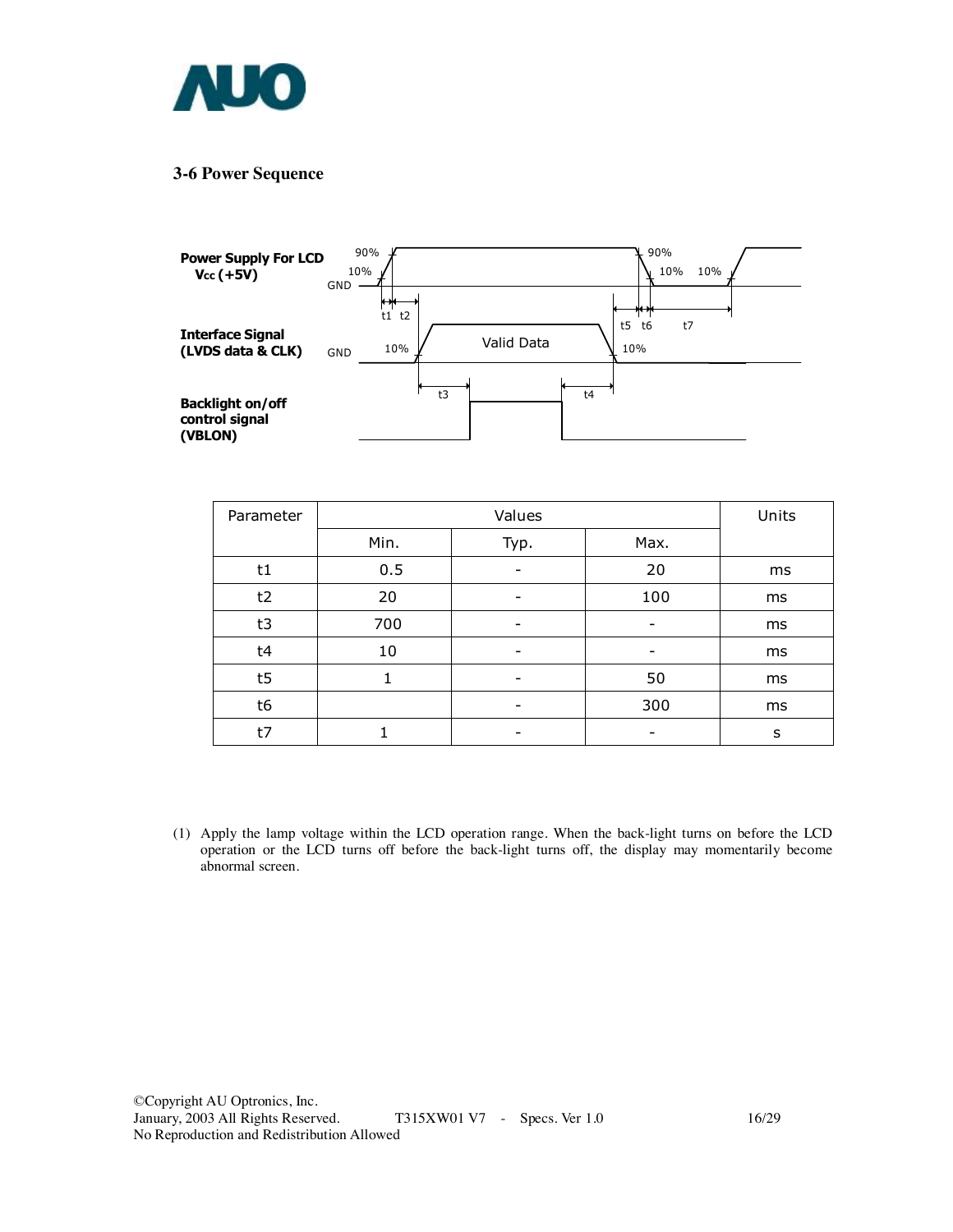

## **3.6.2 Power Sequence for Inverter**





| Parameter      |                          | Units |                          |    |
|----------------|--------------------------|-------|--------------------------|----|
|                | Min.                     | Typ.  | Max.                     |    |
| T <sub>1</sub> | 20                       | -     | $\overline{\phantom{a}}$ | ms |
| T <sub>2</sub> | 500                      | -     | $\overline{\phantom{a}}$ | ms |
| T <sub>3</sub> | 250                      | -     | -                        | ms |
| T <sub>4</sub> | $\theta$                 |       | -                        | ms |
| T <sub>5</sub> |                          |       | ۰                        | ms |
| T <sub>6</sub> | $\overline{\phantom{0}}$ | -     | 10                       | ms |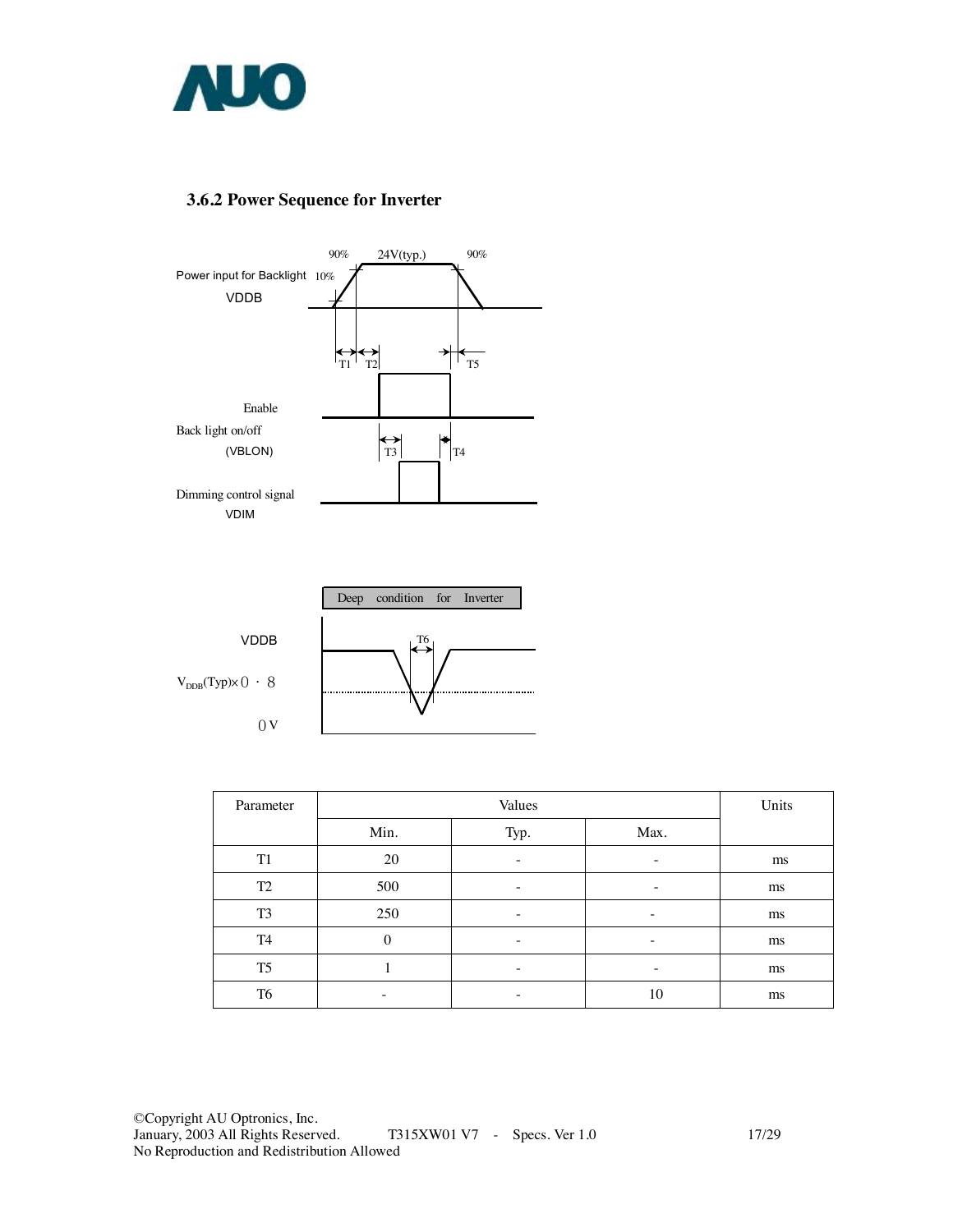

# **4. Optical Specification**

Optical characteristics are determined after the unit has been 'ON' and stable for approximately 45 minutes in a dark environment at 25℃. The values specified are at an approximate distance 50cm from the LCD surface at a viewing angle of  $\Phi$  and  $\theta$  equal to  $0^{\circ}$ .





|                                        | <b>Parameter</b>         | <b>Symbol</b>             |            |           | <b>Values</b> | <b>Units</b> | <b>Notes</b> |                |
|----------------------------------------|--------------------------|---------------------------|------------|-----------|---------------|--------------|--------------|----------------|
|                                        |                          |                           |            | Min.      | Typ.          | Max.         |              |                |
| <b>Contrast Ratio</b>                  |                          | CR                        |            | 1000      | 1200          |              |              | $\mathbf{1}$   |
|                                        | Surface Luminance, white | <b>LWH</b>                |            | 300       | 400           |              | $cd/m^2$     | $\overline{2}$ |
| <b>Luminance Variation</b>             |                          | $\delta$ white            | 9 p        |           |               | 1.30         |              | 3              |
|                                        | Response Rise Time       | $Tr_R$                    |            |           | 8             | 20           | ms           | $\overline{4}$ |
| Time                                   | Decay Time               | $Tr_D$                    |            |           | 8             | 20           | ms           | Gray to Gray   |
| <b>Color Coordinates</b>               |                          |                           |            |           |               |              |              |                |
|                                        | <b>RED</b>               | $R_X$                     |            |           | 0.640         |              |              |                |
|                                        |                          | $R_Y$                     |            |           | 0.330         |              |              |                |
|                                        | <b>GREEN</b>             | $\mathrm{G}_{\mathrm{X}}$ |            |           | 0.270         |              |              |                |
|                                        |                          | $\mathrm{G}_{\mathrm{Y}}$ |            |           | 0.600         |              |              |                |
| <b>BLUE</b>                            |                          | $B_X$                     |            | Typ.-0.03 | 0.150         | Typ.+0.03    |              |                |
|                                        |                          | $B_Y$                     |            |           | 0.060         |              |              |                |
| <b>WHITE</b>                           |                          | $W_X$                     |            |           | 0.280         |              |              |                |
|                                        |                          | $W_Y$                     |            |           | 0.290         |              |              |                |
| Viewing Angle                          |                          |                           |            |           |               |              |              |                |
| x axis, right( $\varphi = 0^{\circ}$ ) |                          |                           | $\theta$ , |           | 85            |              | Degree       | 5              |
| x axis, left( $\varphi = 180^\circ$ )  |                          | $\theta_1$                |            |           | 85            |              |              |                |
| y axis, up( $\varphi = 90^\circ$ )     |                          | $\theta$ u                |            |           | 85            |              |              |                |
| y axis, down $(\varphi = 0^{\circ})$   |                          | $\theta$ <sub>d</sub>     |            |           | 85            |              |              |                |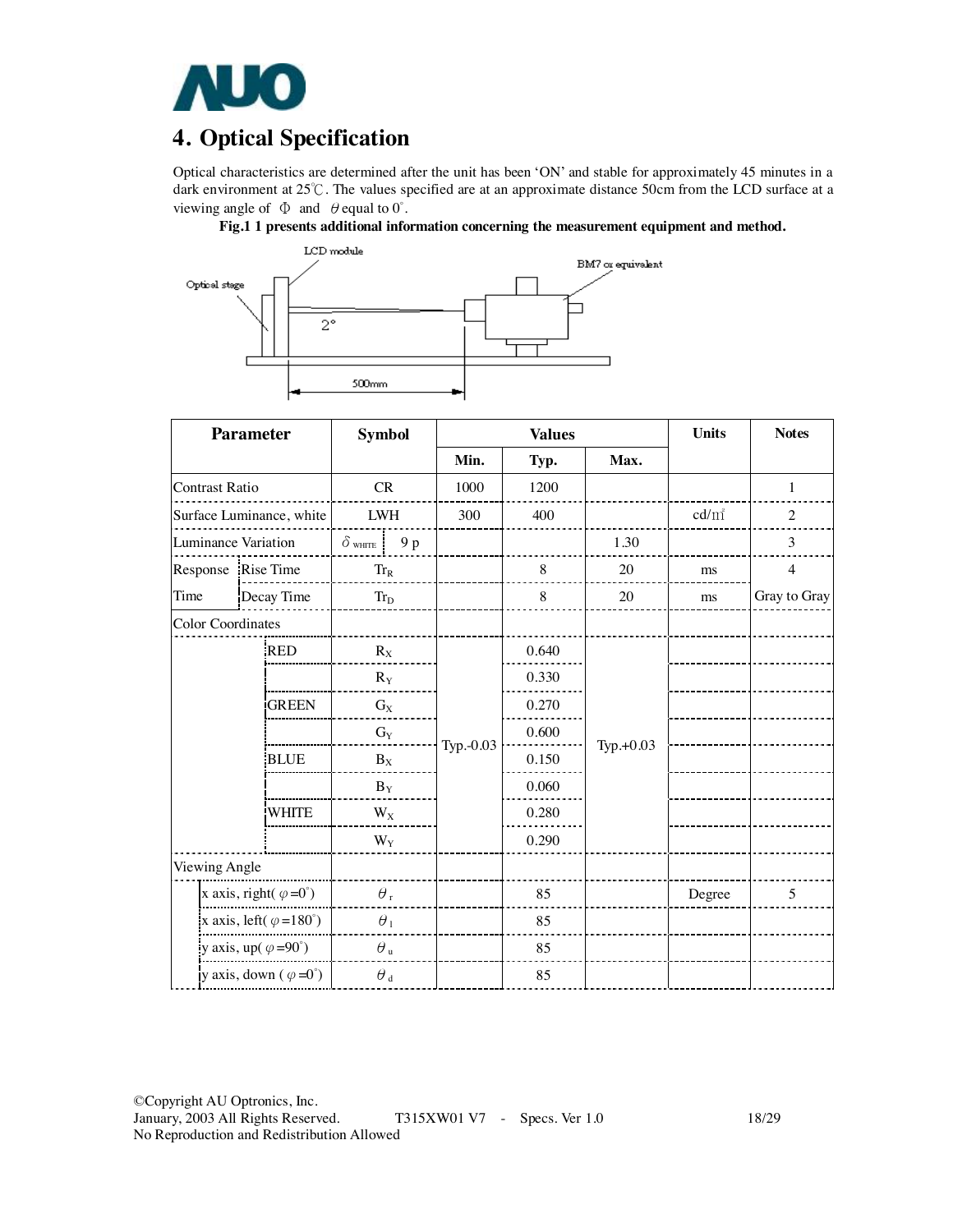

**Note**:

1. Contrast Ratio (CR) is defined mathematically as:

**Surface Luminance of** Lon1 **Contrast Ratio= Surface Luminance of** Loff1

- 2. Surface luminance is luminance value at point 1 across the LCD surface 50cm from the surface with all pixels displaying white. From more information see FIG 2. When VDDB =  $24V$ , IDDB =  $5A$ .  $L_{WH}$ =Lon1 Where Lon1 is the luminance with all pixels displaying white at center 1 location.
- 3. The variation in surface luminance,  $\delta$  WHITE is defined (center of Screen) as:

 $\delta$  white (9P) = Maximum( $L_{on1}$ ,  $L_{on2}$ ,...,  $L_{on9}$ ) / Minimum( $L_{on1}$ ,  $L_{on2}$ ,...,  $L_{on9}$ )

- 4. Response time is the time required for the display to transfer between any two gray level(Average) For additional information see FIG3. (Ton:15ms typ. Toff :5ms typ.)
- 5. Viewing angle is the angle at which the contrast ratio is greater than 10. The angles are determined for the horizontal or x axis and the vertical or y axis with respect to the z axis which is normal to the LCD surface. For more information see FIG4.

#### **FIG. 2 Luminance**

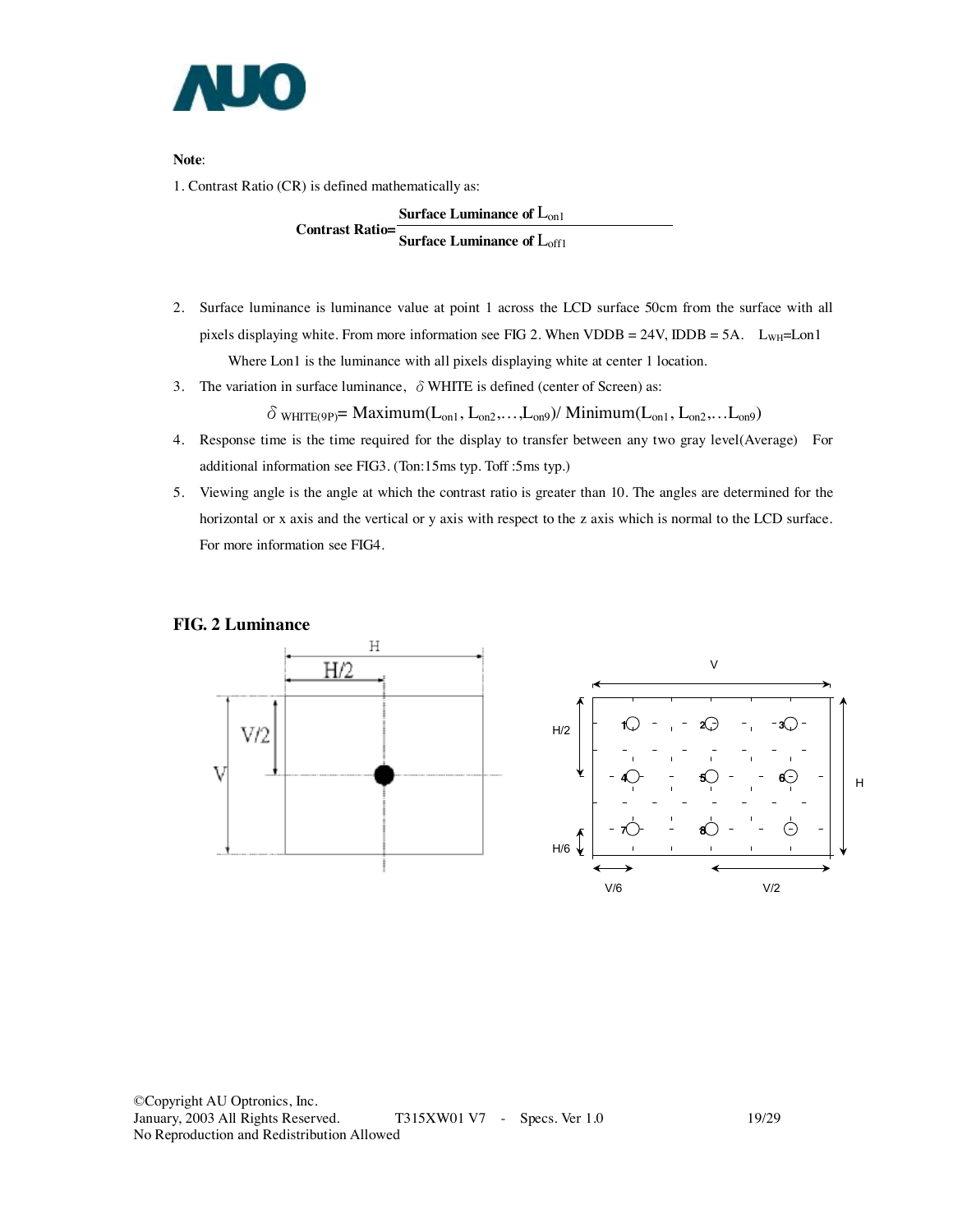

### **FIG.3 Response Time**

The response time is defined as the following figure and shall be measured by switching the input signal for "any level of gray(bright) " and "any level of gray(dark)".



**FIG.4 Viewing angle** 



©Copyright AU Optronics, Inc. T315XW01 V7 - Specs. Ver 1.0 20/29 No Reproduction and Redistribution Allowed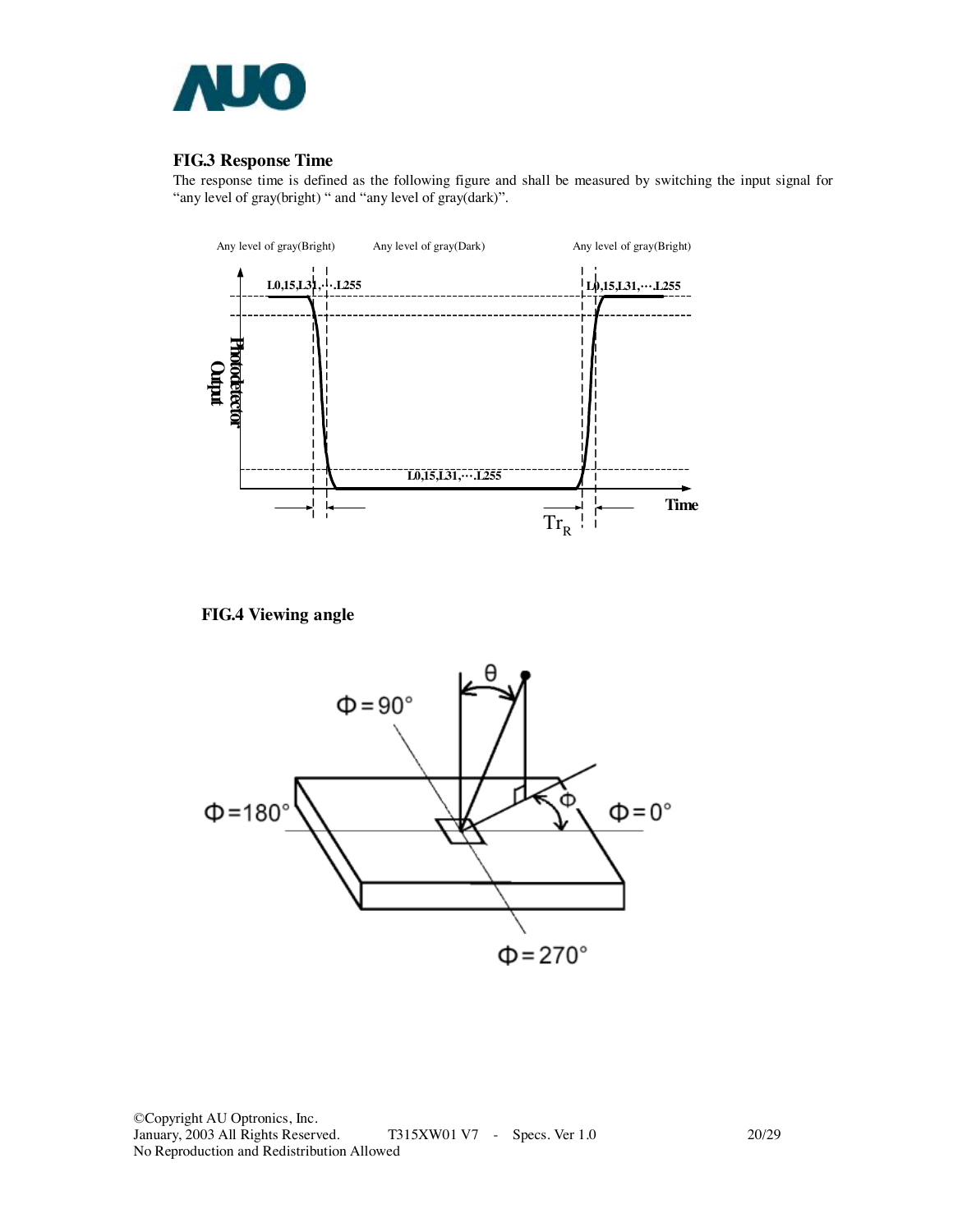

# **5. Mechanical Characteristics**

The contents provide general mechanical characteristics for the model T315XW01 V5. In addition the figures in the next page are detailed mechanical drawing of the LCD.

|                          | Horizontal  | 760.0mm          |  |  |  |
|--------------------------|-------------|------------------|--|--|--|
| <b>Outline Dimension</b> | Vertical    | $450.0$ mm       |  |  |  |
|                          | Depth       | 45 <sub>mm</sub> |  |  |  |
| <b>Bezel Opening</b>     | Horizontal  | 703.6mm          |  |  |  |
|                          | Vertical    | 398.3mm          |  |  |  |
| Active Display Area      | Horizontal  | 697.68mm         |  |  |  |
|                          | Vertical    | 392.26mm         |  |  |  |
| Weight                   | 7200g Typ.  |                  |  |  |  |
| <b>Surface Treatment</b> | $AG$ , $3H$ |                  |  |  |  |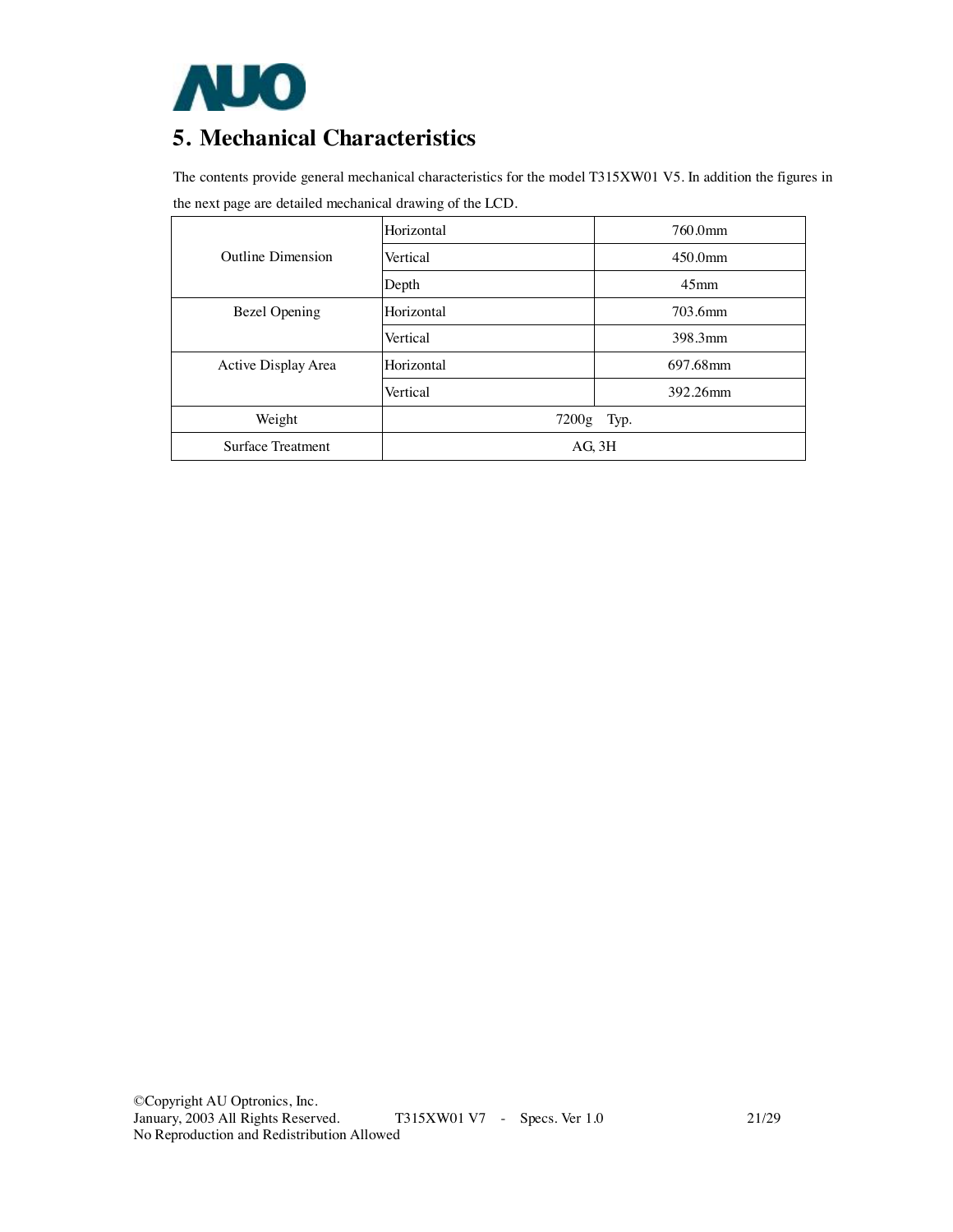

**Front View** 



©Copyright AU Optronics, Inc. January, 2003 All Rights Reserved. T315XW01 V7 - Specs. Ver 1.0 22/29 No Reproduction and Redistribution Allowed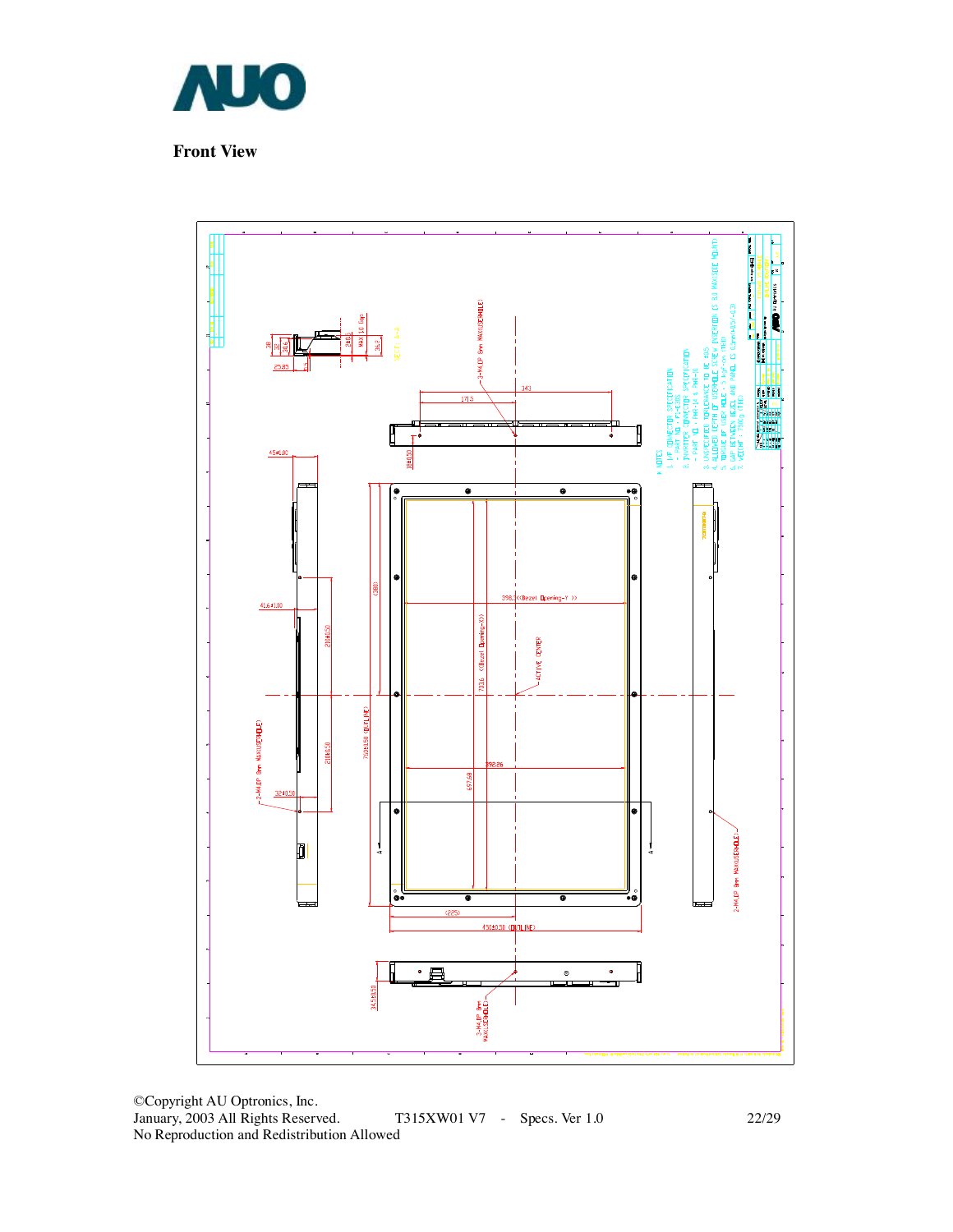

**Rear View** 



©Copyright AU Optronics, Inc. T315XW01 V7 - Specs. Ver 1.0 23/29 No Reproduction and Redistribution Allowed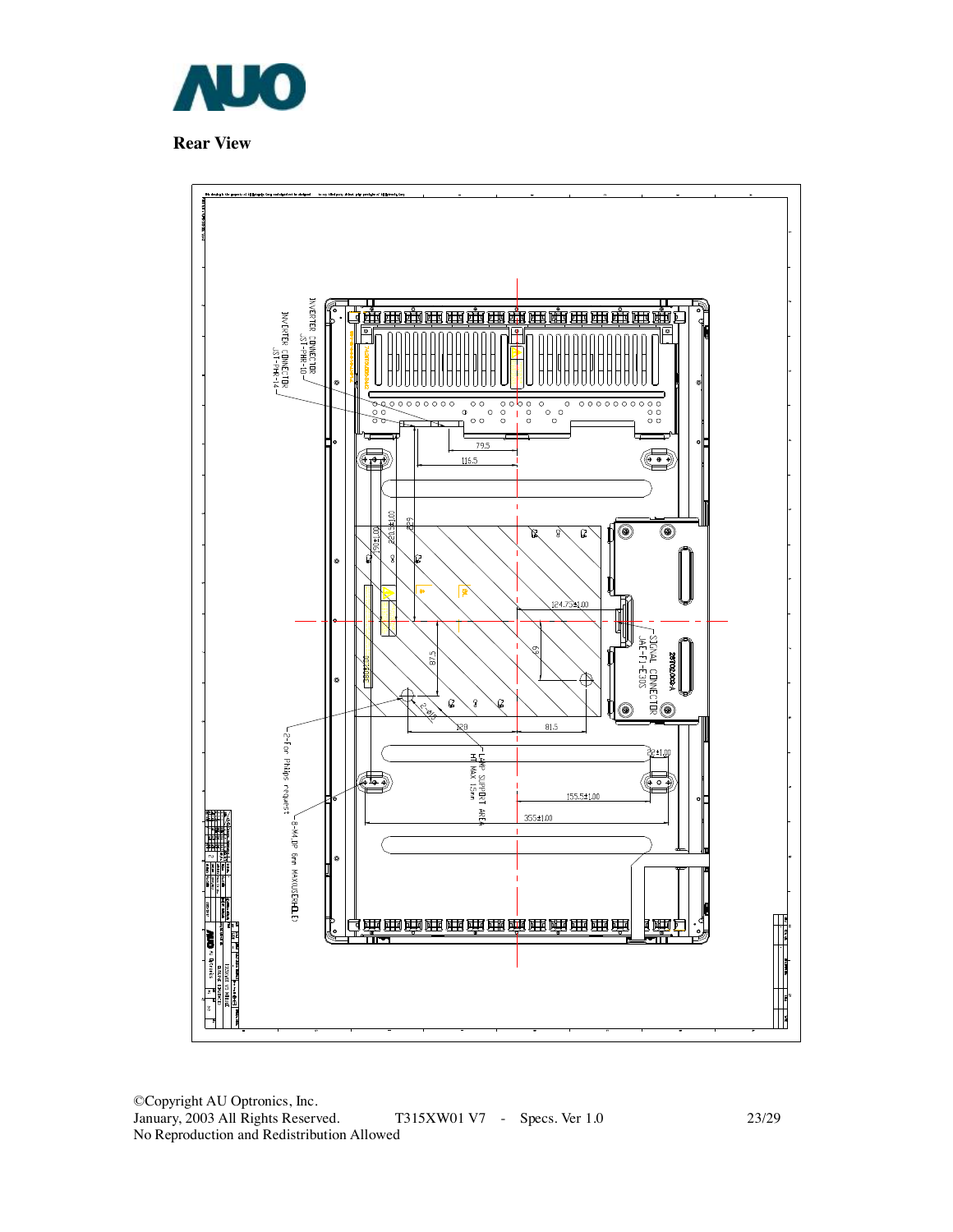![](_page_22_Picture_0.jpeg)

# **6. Reliability**

Environment test condition

| N <sub>0</sub>           | Test Item                         | Condition                                                                                                                   |
|--------------------------|-----------------------------------|-----------------------------------------------------------------------------------------------------------------------------|
| 1                        | High temperature storage test     | Ta= $60^{\circ}$ C<br>240h                                                                                                  |
| $\overline{2}$           | Low temperature storage test      | Ta=-20 $\degree$ C<br>240h                                                                                                  |
| 3                        | High temperature operation test   | Ta=50℃ 80%RH 240h                                                                                                           |
| $\overline{4}$           | Low temperature operation test    | $Ta=0^{\circ}$ C<br>240h                                                                                                    |
| $\overline{\phantom{0}}$ | Vibration test<br>(non-operating) | Wave form: random<br>Vibration level: 1.0G RMS<br>Bandwidth: 10-500Hz<br>Duration: X, Y, Z 20min<br>One time each direction |
| 6                        | Shock test<br>(non-operating)     | Shock level: 50G<br>Waveform: half since wave, 11ms<br>Direction: $\pm X$ , $\pm Y$ , $\pm Z$<br>One time each direction    |
| $\overline{7}$           | Vibration test<br>(with carton)   | Random<br>Vibration: 10~200Hz, 1.5G, 30 minutes<br>in each X, Y, Z direction                                                |
| 8                        | Drop test<br>(with carton)        | Height: 53.3cm<br>1 corner, 3 edges, 6 surfaces<br>$(ASTMD4169-I)$                                                          |
|                          |                                   |                                                                                                                             |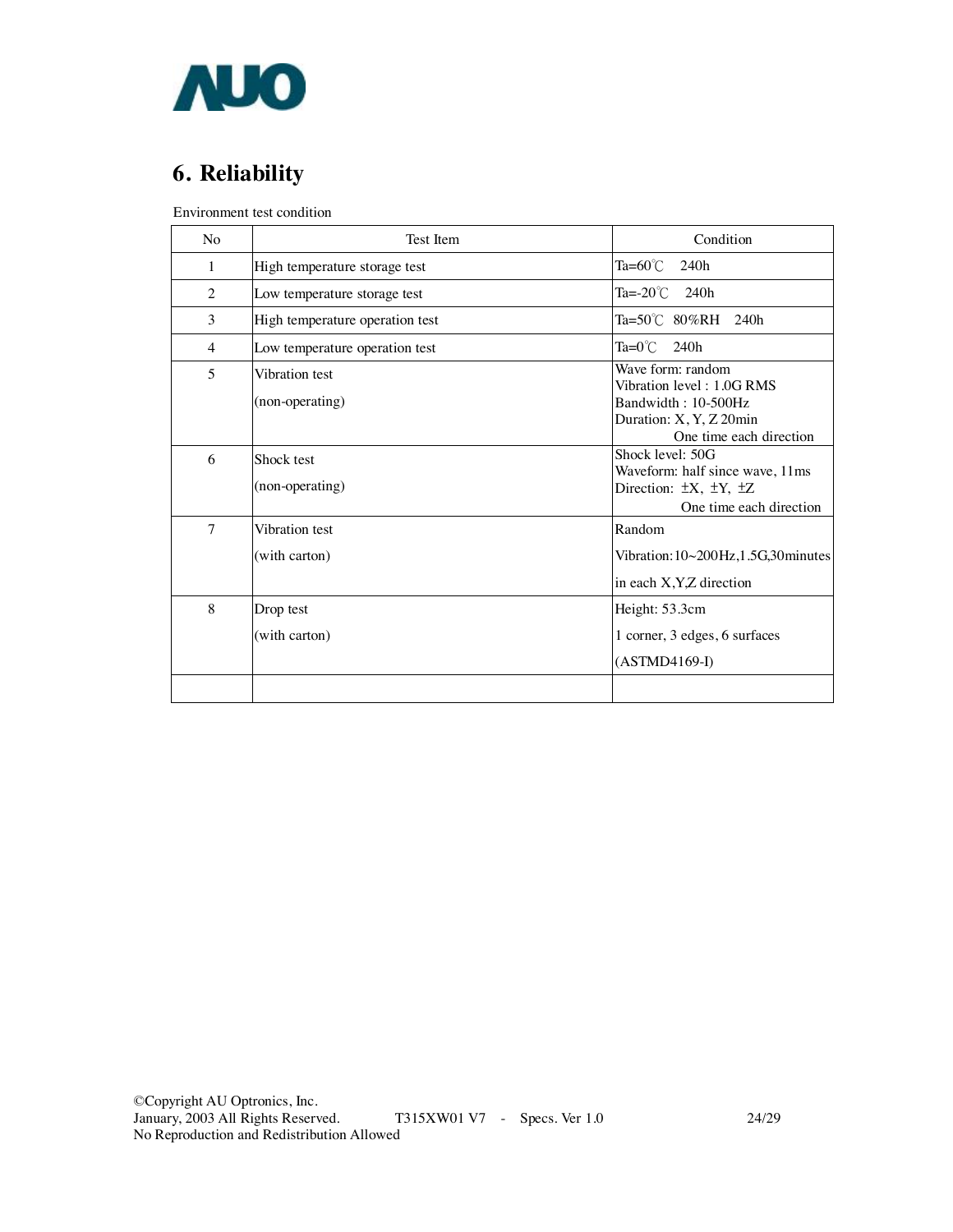![](_page_23_Picture_0.jpeg)

# **7. International Standard**

#### **7-1. Safety**

(1) UL1950 Third Edition, Underwriters Laboratories, Inc. Jan. 28, 1995

Standard for Safety of Information Technology Equipment Including electrical Business Equipment.

(2) CAN/CSA C22.2 No. 950-95/60950 Third Edition, Canadian Standards Association,

Standard for Safety of Information Technology Equipment Including Electrical Business Equipment.

(3) EN60950 : 1992+A2: 1993+A2: 1993+C3: 1995+A4: 1997+A11: 1997

IEC 950: 1991+A1: 1992+A2: 1993+C3: 1995+A4:1996

European Committee for Electrotechnical Standardization (CENELEC)

EUROPEAN STANDARD for Safety of Information Technology Equipment Including Electrical Business Equipment.

#### **7-2. EMC**

- a) ANSI C63.4 "Methods of Measurement of Radio-Noise Emissions from Low-Voltage Electrical and Electrical Equipment in the Range of 9kHz to 40GHz. "American National standards Institute(ANSI), 1992
- b) C.I.S.P.R "Limits and Methods of Measurement of Radio Interface Characteristics of Information Technology Equipment." International Special committee on Radio Interference.
- c) EN 55022 "Limits and Methods of Measurement of Radio Interface Characteristics of Information Technology Equipment." European Committee for Electrotechnical Standardization. (CENELEC), 1998

#### **7-2. Lead Free**

b) ANSI C63.4 "Methods of Measurement of Radio-Noise Emissions from Low-Voltage Electrical and Electrical Equipment in the Range of 9kHz to 40GHz. "American National standards Institute(ANSI), 1992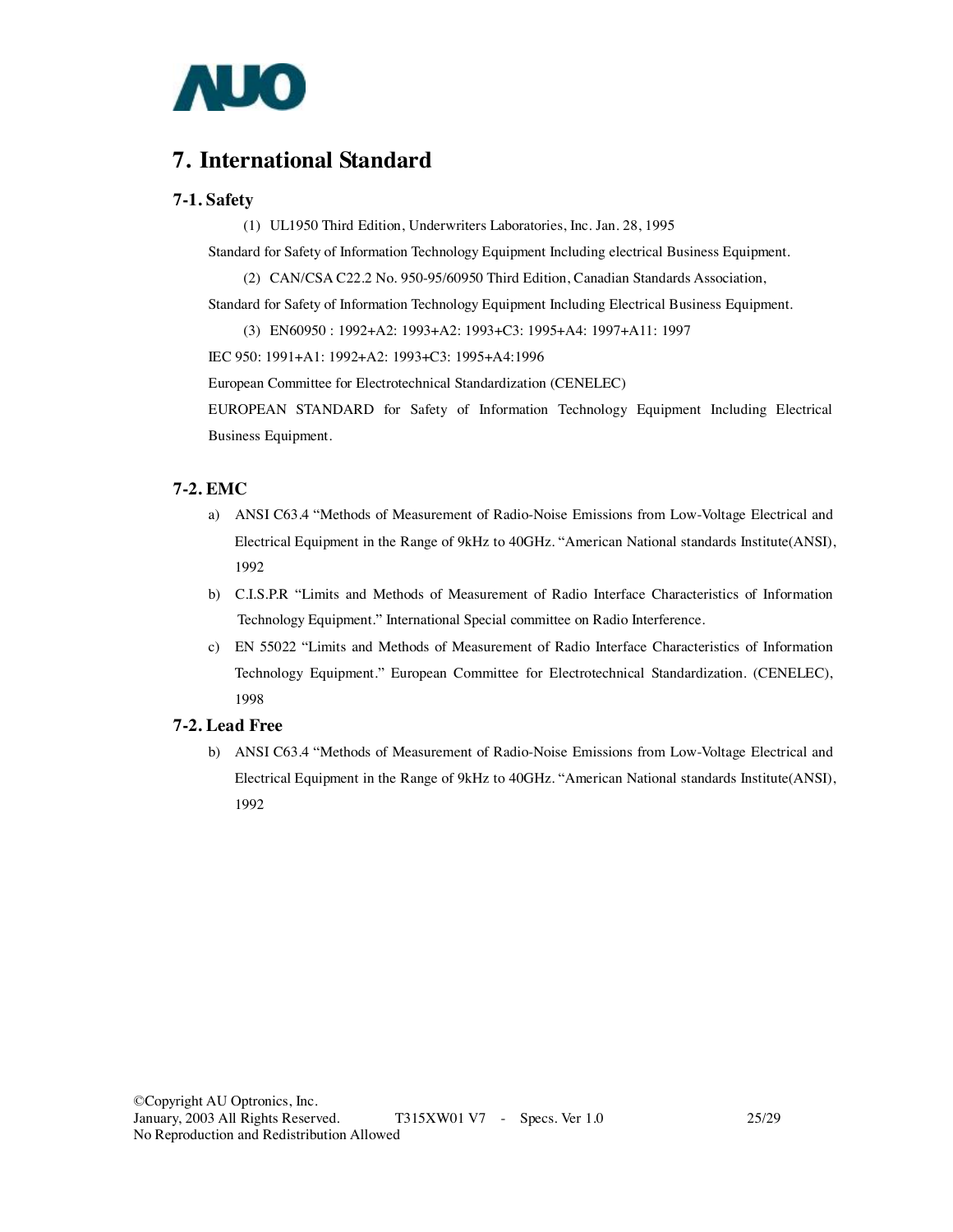![](_page_24_Picture_0.jpeg)

# **8. Packing**

Label : 83mm \* 23mm

![](_page_24_Picture_3.jpeg)

Carton Label : 80mm \* 40mm

![](_page_24_Picture_5.jpeg)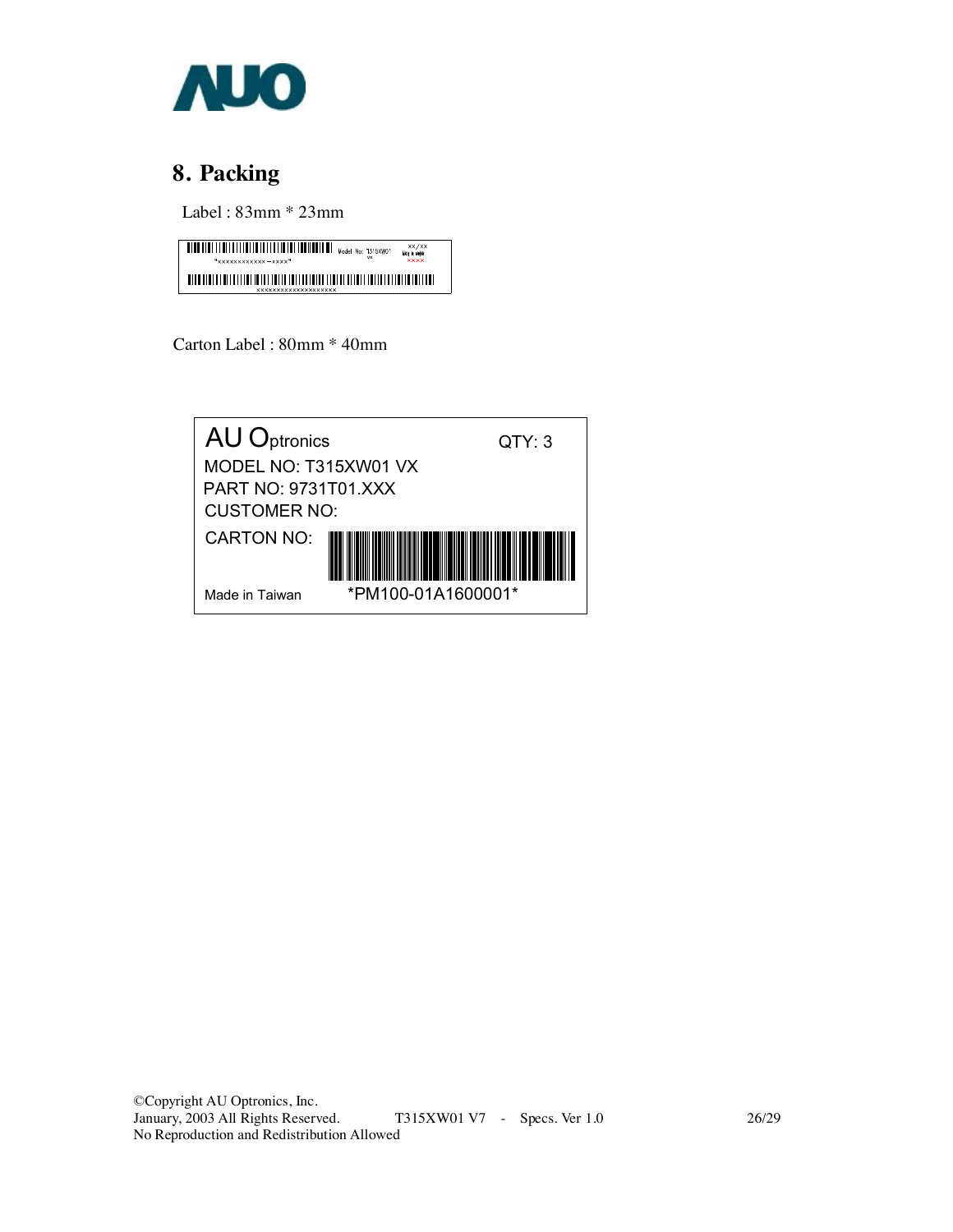![](_page_25_Picture_0.jpeg)

### Carton :

3pcs Modules

![](_page_25_Picture_3.jpeg)

![](_page_25_Figure_4.jpeg)

![](_page_25_Picture_5.jpeg)

947(L)mm \* 290(W)mm \* 595(H)mm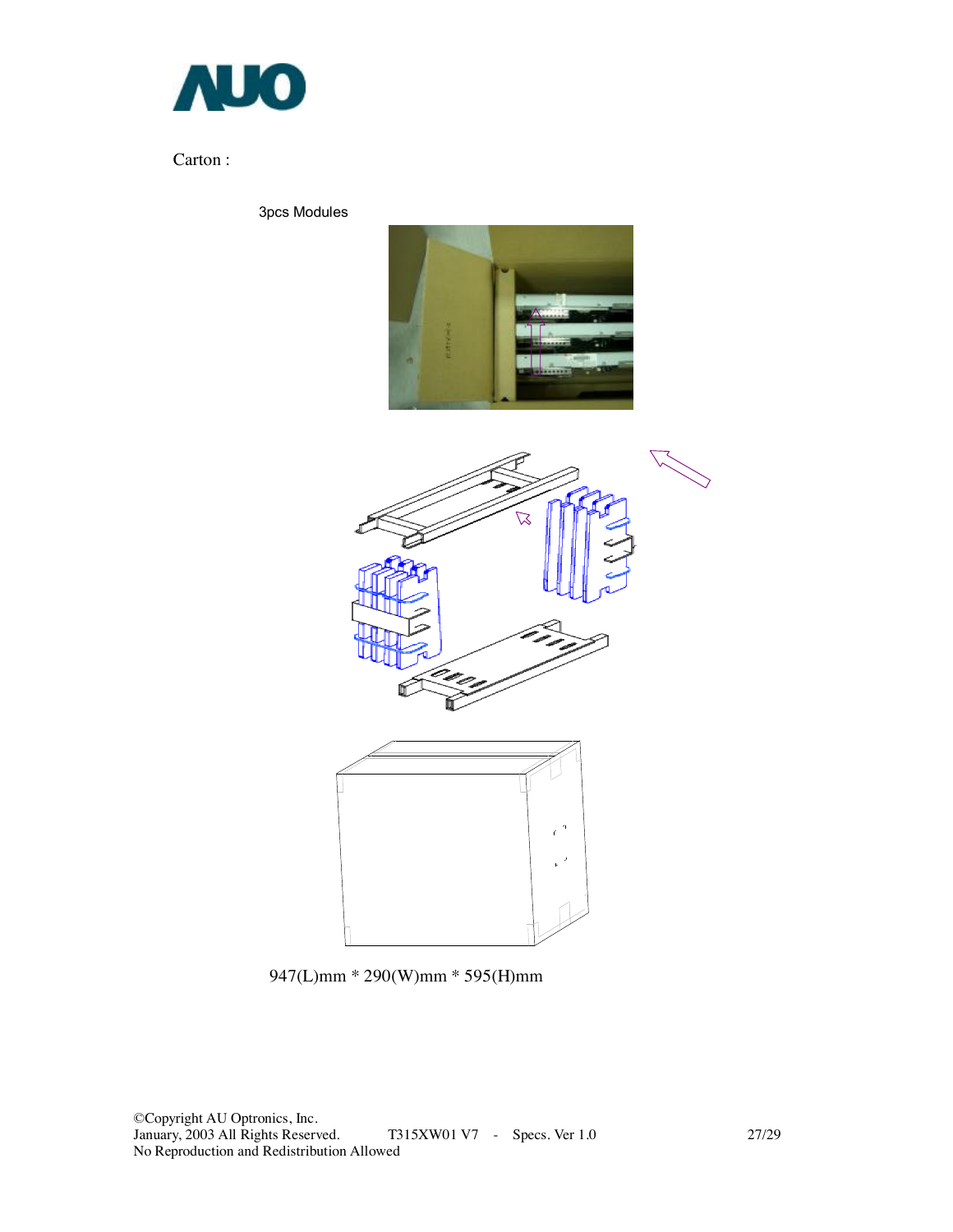![](_page_26_Picture_0.jpeg)

# **9. PRECAUTIONS**

Please pay attention to the followings when you use this TFT LCD module.

#### **9-1 MOUNTING PRECAUTIONS**

(1) You must mount a module using holes arranged in four corners or four sides.

(2) You should consider the mounting structure so that uneven force (ex. Twisted stress) is not applied to module. And the case on which a module is mounted should have sufficient strength so that external force is not transmitted directly to the module.

(3) Please attach the surface transparent protective plate to the surface in order to protect the polarizer. Transparent protective plate should have sufficient strength in order to the resist external force.

(4) You should adopt radiation structure to satisfy the temperature specification.

- (5) Acetic acid type and chlorine type materials for the cover case are not desirable because the former generates corrosive gas of attacking the polarizer at high temperature and the latter causes circuit break by electro-chemical reaction.
- (6) Do not touch, push or rub the exposed polarizers with glass, tweezers or anything harder than HB pencil lead. And please do not rub with dust clothes with chemical treatment. Do not touch the surface of polarizer for bare hand or greasy cloth. (Some cosmetics are detrimental to the polarizer.)
- (7) When the surface becomes dusty, please wipe gently with absorbent cotton or other soft materials like chamois soaks with petroleum benzene. Normal-hexane is recommended for cleaning the adhesives used to attach front/ rear polarizers. Do not use acetone, toluene and alcohol because they cause chemical damage to the polarizer.
- (8) Wipe off saliva or water drops as soon as possible. Their long time contact with polarizer causes deformations and color fading.
- (9) Do not open the case because inside circuits do not have sufficient strength.

#### **9-2 OPERATING PRECAUTIONS**

(1) The spike noise causes the mis-operation of circuits. It should be lower than following voltage:

V=±200mV(Over and under shoot voltage)

- (2) Response time depends on the temperature. (In lower temperature, it becomes longer..)
- (3) Brightness depends on the temperature. (In lower temperature, it becomes lower.) And in lower temperature, response time (required time that brightness is stable after turned on) becomes longer.
- (4) Be careful for condensation at sudden temperature change. Condensation makes damage to polarizer or electrical contacted parts. And after fading condensation, smear or spot will occur.
- (5) When fixed patterns are displayed for a long time, remnant image is likely to occur.
- (6) Module has high frequency circuits. Sufficient suppression to the electromagnetic interference shall be done by system manufacturers. Grounding and shielding methods may be important to minimize the interface.